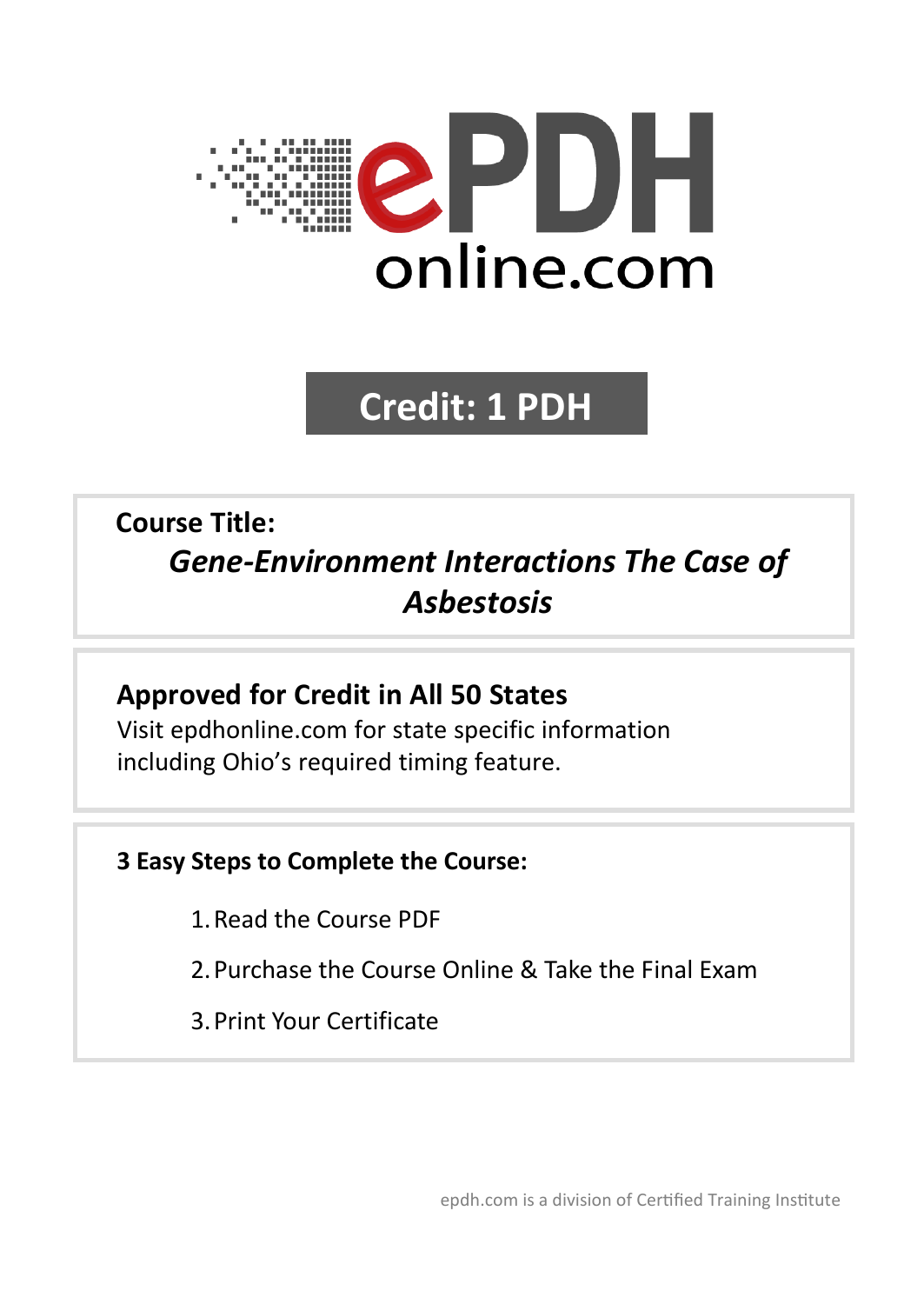## **Gene-Environment Interactions: The Case of Asbestosis**

Vita Dolzan, Metoda Dodic-Fikfak and

Alenka Franko

Additional information is available at the end of the chapter

http://dx.doi.org/10.5772/66120

#### **Abstract**

It is becoming evident that both environmental/lifestyle and genetic factors may influence the development of many diseases. This chapter highlights the importance of considering gene-environment interactions, which is shown on the example of our studies into asbestosis, one of the most frequent asbestos-related diseases. Asbestos fibres induce generation of reactive oxygen and nitric species (ROS and RNS), and it is generally accepted that ROS and RNS are involved in the pathogenesis of asbestosrelated diseases. Human tissues contain specific enzymes that metabolise ROS and RNS, such as superoxide dismutases (SODs), catalase (CAT), glutathione-S-transferases (GSTs) and inducible nitric oxide synthase (iNOS). As these enzymes are encoded by polymorphic genes, genetic variability in an individual's capacity to detoxify these reactive species may modify the risk for disease. Our previous studies into asbestosis showed that the associations between the risk of asbestosis and MnSOD Ala-9Val polymorphism and between asbestosis and iNOS genotypes were modified by CAT -262C>T polymorphism. A strong interaction was also found between smoking (lifestyle factor) and GSTM1-null polymorphism, between smoking and iNOS (CCTTT)<sub>n</sub> polymorphism and between cumulative asbestos exposure (environmental factor) and *iNOS* (CCTTT)<sub>n</sub> polymorphism. The findings of our studies and other studies indicate that in addition to environmental and/or occupational exposure to different hazards and lifestyle factors, genetic factors as well as the interactions between different genotypes, between genotypes and lifestyle factors and between genotypes and environmental/occupational exposure to hazards may also have an important role on the development of diseases and should be further investigated.

Keywords: asbestosis, exposure, gene-environment interactions, gene-gene interactions



© 2017 The Author(s). Licensee InTech. This chapter is distributed under the terms of the Creative Commons Attribution License (http://creativecommons.org/licenses/by/3.0), which permits unrestricted use distribution, and reproduction in any medium, provided the original work is properly cited. [cc] BY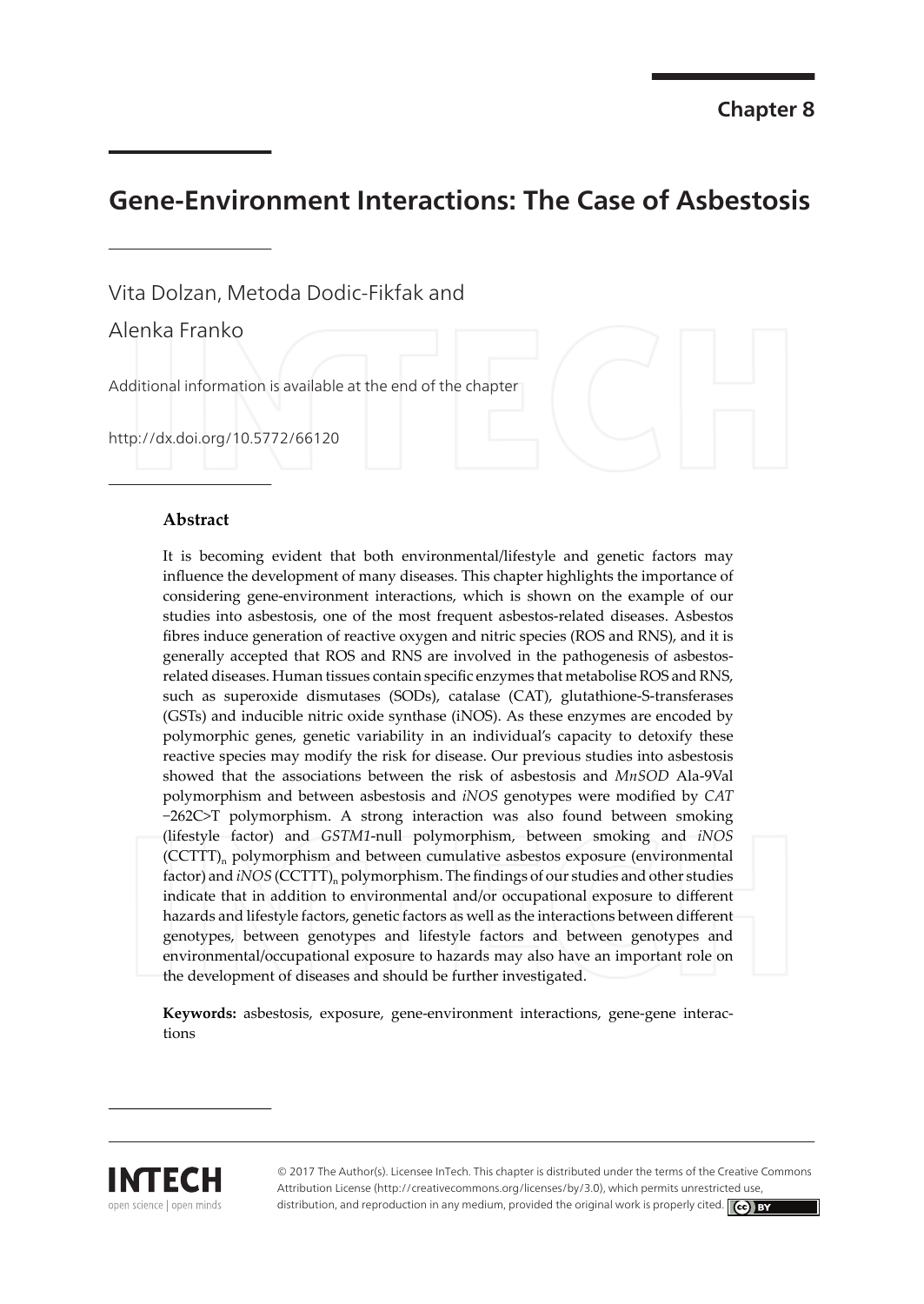#### 1. Introduction

It is becoming evident that both environmental and genetic factors may influence the development of many diseases [1–7]. It is therefore important to consider gene-environment interactions when studying diseases related to exposure to different hazards and lifestyle factors.

Environmental and lifestyle factors have been investigated in many epidemiological studies using self-reported information obtained by questionnaires, interviews, records or measurements of exposure. However, very few epidemiological studies included the information on genetic risk factors. Similarly, many studies investigating genetic factors obtained little information on environmental factors and lifestyle. Genetic predisposition can be presumed from family history, from phenotypic characteristics (e.g. metabolic capacity) or, most importantly, from an analysis of deoxyribonucleic acid (DNA) sequence [8].

The research into gene-environment interactions requires the information on both environmental/lifestyle and genetic factors [7, 8]. Primary candidates for gene-environment interaction studies have been mostly genes coding for xenobiotic-metabolising enzymes [3]. Genetic variability in these genes may lead to interindividual differences in the capacity for xenobiotic metabolism, thus modifying an individual's susceptibility to the development of disease [3].

The approach to the analysis of gene-environment interactions is presented using the example of our study into asbestosis, which is one of the most frequent asbestos-related diseases. According to the model of causation, asbestos exposure, genetic factors and possibly also unknown causes have a crucial role in the occurrence of asbestosis [9]. Although asbestosrelated diseases are among the most extensively studied occupational diseases, and the causal relationship between asbestos exposure and asbestosis has been well proved [10–14], relatively little has been known about the genetic factors that might modify an individual's susceptibility to the development of this disease [6, 15-17].

#### 2. Asbestos exposure

Asbestos is a commercial name for a group of fibrous silicates with certain toxic properties, such as the ability to produce inflammation, fibrous scarring and cancer [18-20]. Based on their physical and chemical structures, asbestos fibres can be classified into two major groups: chrysotile and amphiboles [20-25].

Occupational exposure to asbestos occurs in asbestos mining, production and milling of asbestos fibres; in asbestos cement industry; in construction; in machine and insulation product industry; in ship building or repair; in car industry; in production of brakes and clutches; in car, bus, lorry, railway carriage and aeroplane repair; in asphalt mixing; in disposal of asbestos waste and materials; in brickworks; in textile industry and in other industries and activities  $[20, 22, 26 - 28]$ .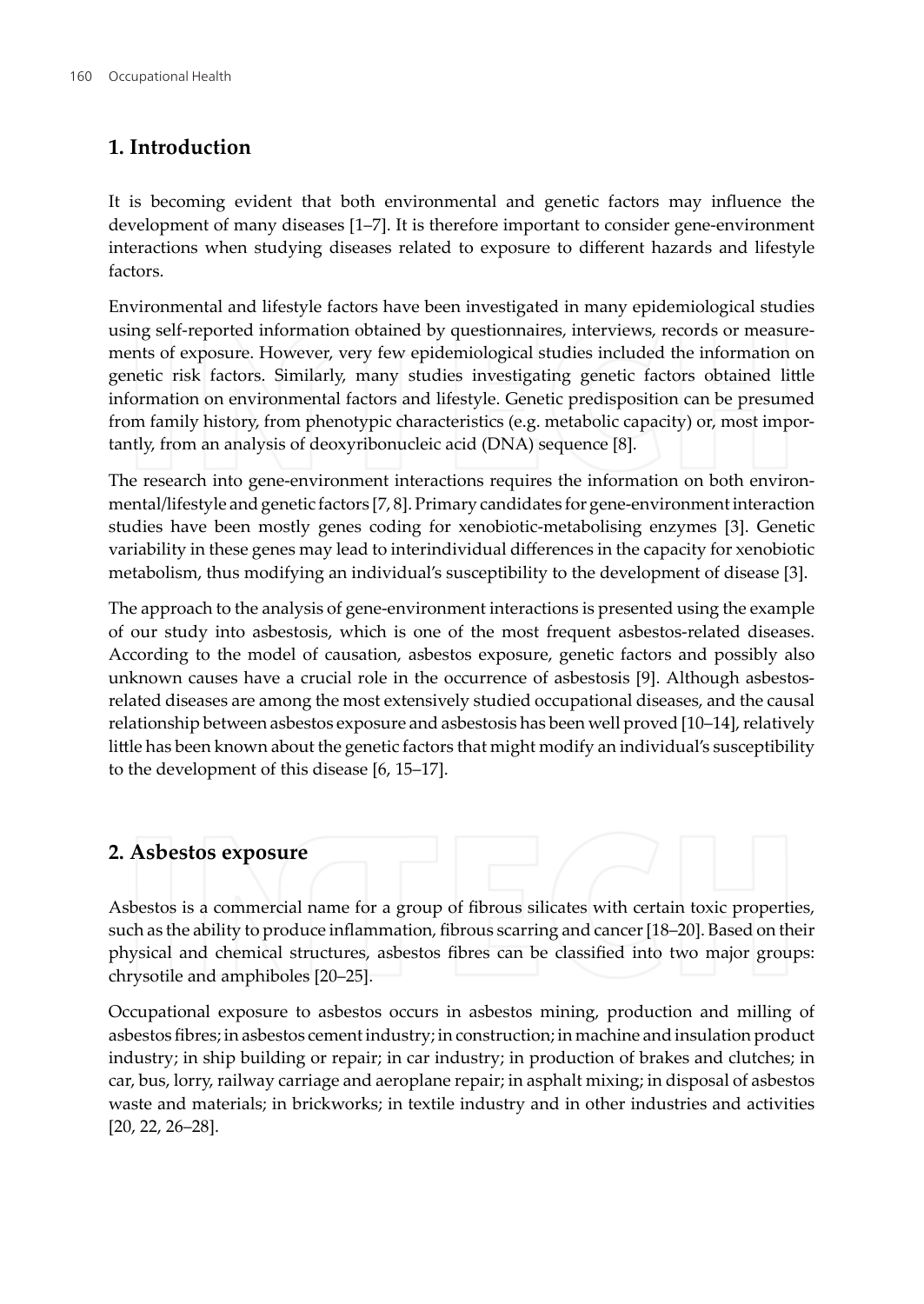Local population can be exposed to asbestos mostly in the neighbourhood of factories where asbestos is produced or used (exposure to polluted air, water and food). The source of environmental asbestos exposure may also be asbestos cement sheets, asbestos insulators and other asbestos-containing products. Asbestos fibres may also be found in water which flows through asbestos cement pipes, especially if they have been damaged. Workers exposed to asbestos may bring asbestos home to the family members on clothing or hair [26–28].

#### 3. Asbestos-related diseases

Asbestos exposure has been associated with the development of asbestosis; pleural diseases, such as pleural plaques, diffuse pleural thickening and pleural effusion and several types of cancer: lung cancer, diffuse malignant mesothelioma of the pleura and peritoneum, cancer of the larynx, cancer of the ovary as well as the cancers of the buccal mucosa, the pharynx, the gastrointestinal tract and the kidney [11, 12, 16, 25, 29-41].

#### 4. Clinical presentation of asbestosis

Asbestosis is an interstitial pulmonary process that develops into diffuse pulmonary fibrosis after a long latency period [42, 43]. The disease continues to progress even after the cessation of exposure, and the process is irreversible. One of the earliest symptoms may be dyspnoea, which is manifested at first only after strenuous exertion, but subsequently with less and less exertion, and eventually it appears even at rest. Another non-specific symptom and usually late manifestation of the disease is irritating and dry, usually non-productive cough, sometimes associated with chest pain [42, 44]. Pulmonary function changes are characterised mostly by a restrictive impairment [27, 28, 42-44]. Later, obstructive airway impairment may also occur [27, 28]. On chest radiographs, small irregular opacities appear initially in the lower lung fields that may enlarge with more advanced disease and involve also middle lung fields [27, 42–44]. Characteristic features of asbestosis on high-resolution computed tomography (HRCT) include fibrotic intralobular interstitial thickening and interlobular septal thickening, subpleural lines and opacities, parenchymal bands, ground-glass opacities and, in more severe disease, variable honeycombing [27].

#### 5. Reactive oxygen and nitric species: the link between asbestos exposure and the development of asbestosis

The pathogenesis of asbestosis is still poorly understood. The findings of studies on cell cultures and animal models indicate that reactive oxygen and nitric species (ROS and RNS) are involved in the pathogenesis of this disease [23, 30, 45–55]. The most important reactive metabolites in the pathogenesis of asbestos-related lung diseases are superoxide anion  $(O_2^-)$ ,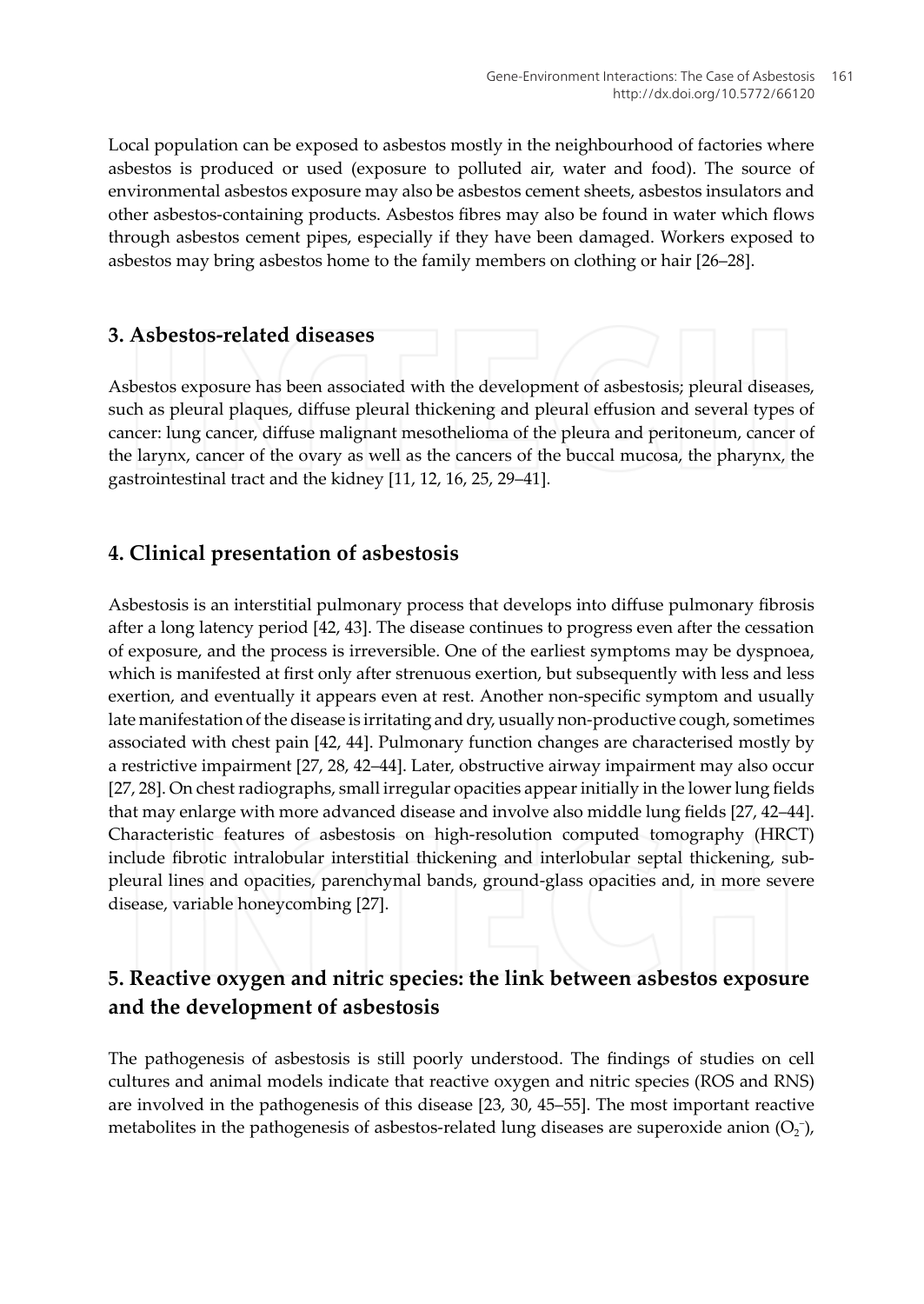hydrogen peroxide (H<sub>2</sub>O<sub>2</sub>), hydroxyl radical (OH) and nitric oxide (NO) [46, 48, 56, 57]. Asbestos may stimulate the production of ROS in two different ways. The first mechanism involves redox-active iron (Fe<sup>2+</sup>, Fe<sup>3+</sup>) in asbestos that catalyses the formation of OH<sup> $\cdot$ </sup>, whereas the second mechanism involves the production of ROS by alveolar macrophages during the phagocytosis of asbestos fibres [58–60]. Reactive oxygen species in lungs may lead to the production of cytotoxic and potentially genotoxic electrophilic compounds [46].

It has also been suggested that asbestos fibres may upregulate the activity of inducible nitric oxide synthase (iNOS), thus inducing the production of NO by alveolar macrophages and pulmonary epithelial cells [51, 61–64]. Because NO is a free radical, it reacts readily with other reactive oxygen metabolites (as, for instance,  $O_2$ ), leading to the formation of toxic metabolites, most importantly peroxynitrite [65–69]. Nitric oxide may play a role in the initiation and progression of asbestosis [51, 64, 70, 71]. However, the data presented by Dörger et al. [72] indicate that iNOS-derived NO plays a dual role in acute asbestos-induced lung injury and that although iNOS deficiency resulted in an exacerbated inflammatory response, it improved oxidant-promoted lung tissue damage.

Reactive oxygen species and RNS can damage all types of biomolecule, including lipids, proteins and deoxyribonucleic acid (DNA). Complex defence mechanisms, including enzymes, proteins and antioxidants, are involved in the prevention of cell damage [73, 74].

#### 6. Enzymes involved in the detoxification of reactive oxygen and nitric species

Human tissues contain specific enzyme systems to detoxify ROS and RNS. Superoxide dismutases (SODs) and catalase (CAT) together with glutathione peroxidases represent an important line of the primary antioxidant enzyme defence system against ROS. Superoxide dismutases catalyse the dismutation of  $O_2^-$  to  $H_2O_2$  and oxygen (O<sub>2</sub>), whereas CAT subsequently catalyses the conversion of  $H_2O_2$  to water (H<sub>2</sub>O) and  $O_2$  [48, 75–82]. Three distinct SOD isoenzymes have been identified in mammals: a cytosolic copper-zinc SOD (CuZnSOD or SOD1) localised in cytoplasmic compartment with cooper  $(Cu)$  and zinc  $(Zn)$  in the catalytic centre, manganese SOD (MnSOD or SOD2) that is localised in mitochondria and uses manganese (Mn) as a cofactor and extracellular SOD (ECSOD or SOD3) that also contains Cu and Zn in the catalytic centre and is located in the extracellular space [74, 82, 83].

Another important family of enzymes involved in the detoxification of xenobiotics and electrophiles produced by ROS and RNS is glutathione S-transferases (GSTs) [84–87]. They catalyse the conjugation of reduced glutathione to different electrophiles [88]. These conjugation reactions mostly result in less reactive products [89]; however, in some cases, the products are more reactive and consequently more harmful than the parent compound [90, 91]. Seven classes of cytosolic GST isoenzymes have been recognised in mammals (Alpha, Mu, Pi, Sigma, Theta, Omega, Zeta) [84–86, 91, 92]. The major GST enzyme in the human lung is GSTP1, which belongs to the Pi class [90, 91, 93], while GSTM1 (Mu class) and GSTT1 (Theta class) were most frequently investigated [90, 91].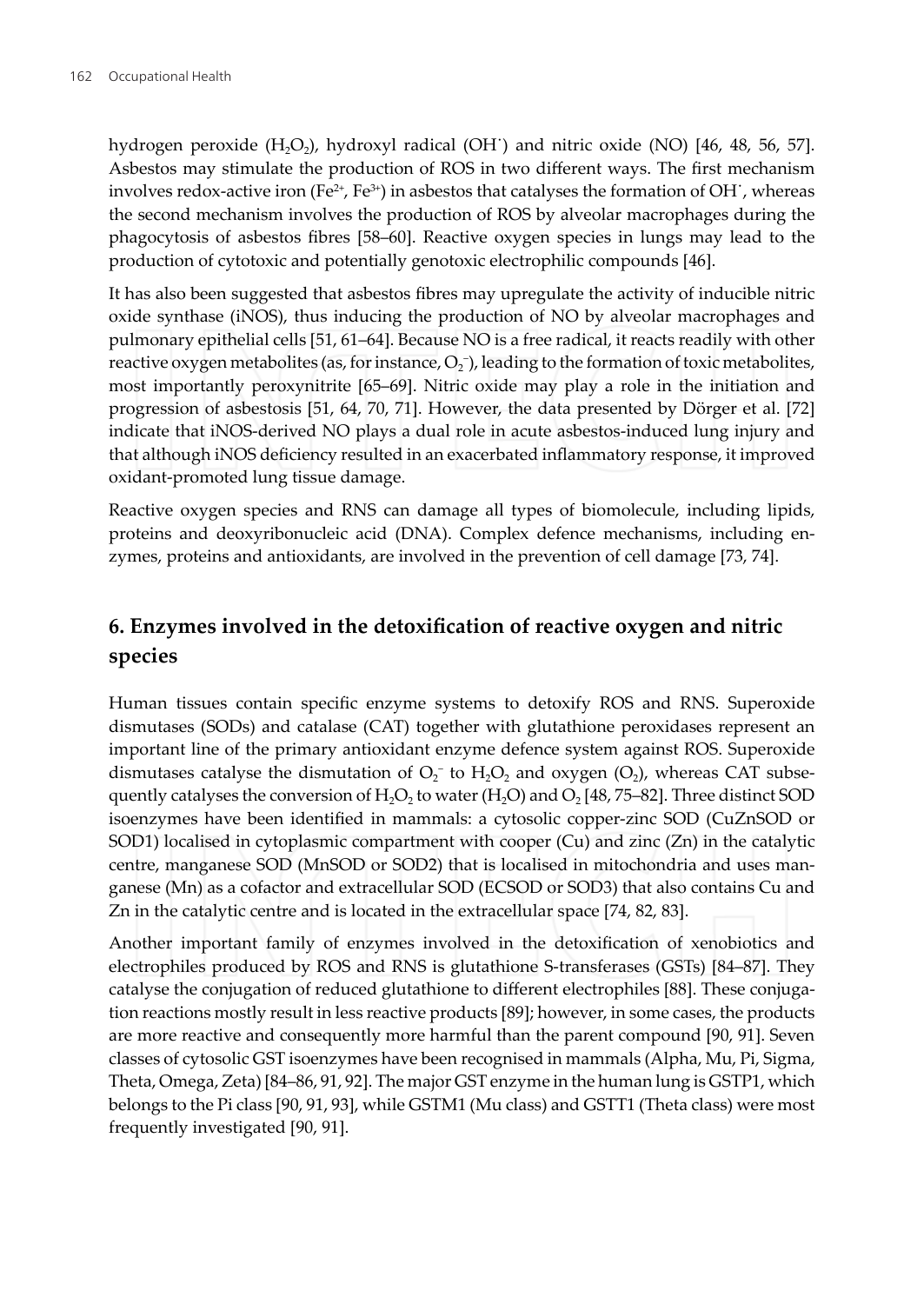#### 7. Genetic variability of metabolic enzymes

Genetic polymorphisms are the most common cause for genetic variability of detoxification and antioxidative enzymes [15-17, 80, 91, 94-99].

The most common functional single nucleotide polymorphism (SNP) of the  $MnSOD$  gene is C to T substitution (c.201C>T, rs4880), which results in alanine (Ala) to valine (Val) amino acid change at position  $-9$  of the mitochondrial targeting sequence (MnSOD p.Ala-9Val) [96, 97, 100]. It has been suggested that this SNP alters the secondary structure of the protein and hence may affect the efficiency of transport of the MnSOD into the mitochondria, where it would be biologically available [96, 97].

ECSOD is secreted into extracellular space where it binds lung matrix components and inhibits their fragmentation in response to oxidative stress [101, 102]. In the ECSOD gene, a C to G substitution (c.896C>G, rs1799895) leads to amino acid change from arginine (Arg) to glycine (Gly) at position 213 (p.Arg213Gly) [89, 100, 103–105]. This polymorphism causes an 8- to 15fold increase in the concentration of plasma ECSOD levels due to impaired binding to the extracellular matrix [103, 104].

The most common functional SNP of the catalase gene  $(CAT)$  consists of a C to T substitution at position  $-262$  in the promoter region (CAT c.-262C>T) and has a substantial impact on the basal expression as well as the CAT levels in red blood cell [80]. The findings of later studies indicated lower CAT activity in subjects with the -262TT genotype than those with the CT and CC genotypes [106-111].

Regarding GSTs, the most common polymorphism of the GSTM1 and GSTT1 genes in most of the populations is null polymorphism due to homozygous deletion (null genotype) of these genes, which result in the absence of the GSTM1 and GSTT1 enzyme activity [17, 91]. GSTM1-null genotype has been associated with an increased risk of asbestosis in some studies [16, 86], while this association has not been proved in the others [15, 17]. No association has been found between GSTT1 deletion polymorphism and asbestosis in the studies published so far [17, 86]. As for the GSTP1 gene, two common single nucleotide polymorphisms in the coding sequence were reported to result in amino acid substitution that may lead to reduced conjugating activity of the enzyme [91, 98, 112, 113]. The first polymorphism is characterised by adenine (A) to guanine (G) transition of nucleotide 313 in exon 5 (c.A313G), which causes an isoleucine (Ile) to valine (Val) substitution at position 105 of the GSTP1 enzyme (p.Ile105Val), resulting in three possible genotypes: 105 Ile/Ile, 105 Ile/Val or 105 Val/Val. The second polymorphism involves the cytosine (C) to thymine (T) transition at nucleotide 341 in exon 6 (c.C341T), which results in alanine (Ala) to Val substitution at position 114 of the GSTP1 enzyme (p.Ala114Val). Regarding codon 114, three genotypes are also possible: 114 Ala/Ala, 114 Ala/Val or 114 Val/Val [91, 98]. Based on the presence of the polymorphisms in both codons 105 and 114, GSTP1 genotypes can be combined into groups with a presumed high, intermediate or low conjugation capacity of the enzyme.

The human *iNOS* gene is also known to be polymorphic. Several types of polymorphisms have been identified in the promoter region of the *iNOS* gene [99, 114]. The CCTTT pentanucleotide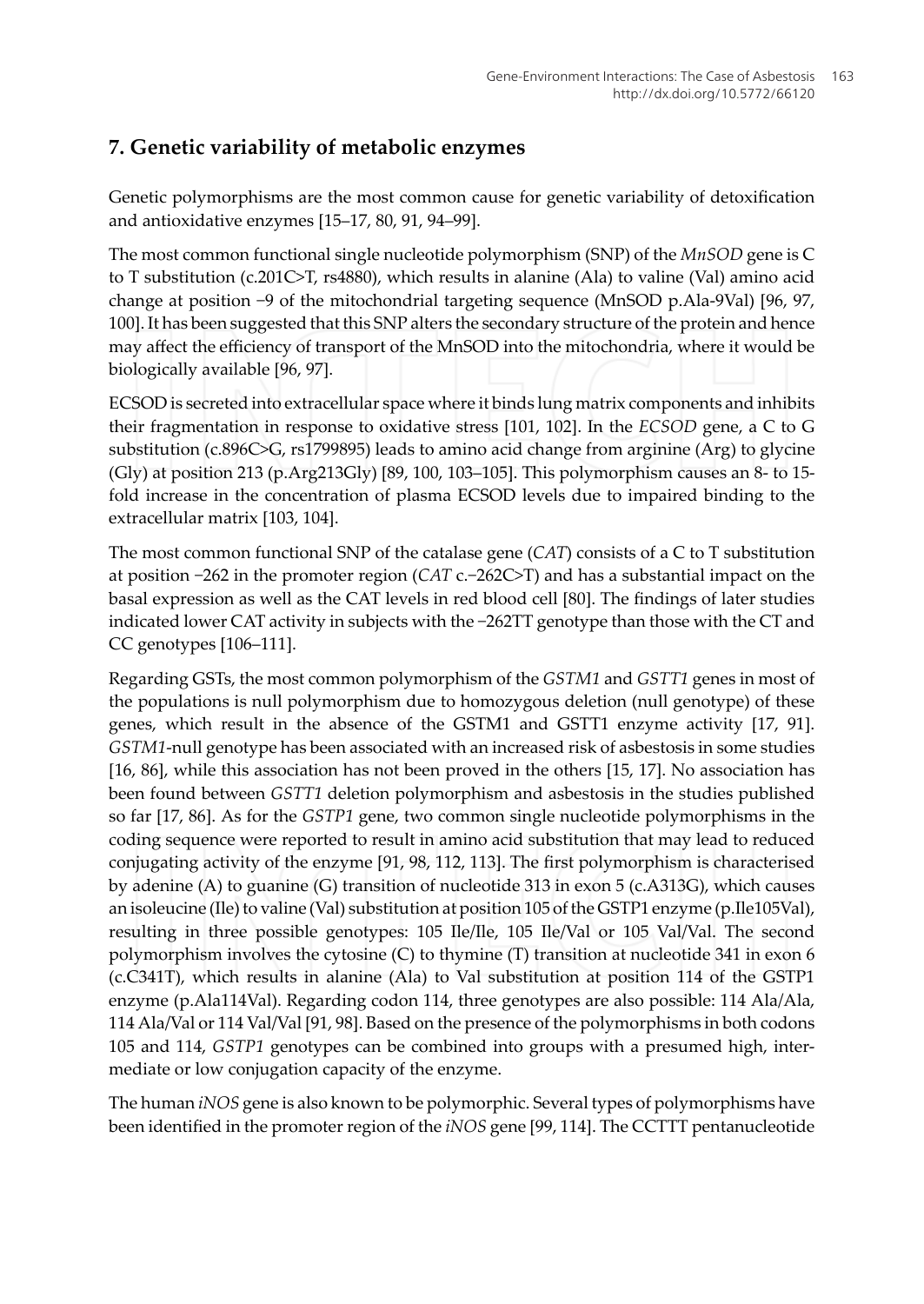tandem repeat polymorphisms have been associated with the transcriptional promoter activity, which has been shown to increase with the CCTTT repeat number. Based on that, alleles with 11 or fewer CCTTT repeats are usually defined as short alleles (S) and the ones with 12 or more repeats as long alleles (L). Accordingly, the subjects can have SS, SL or LL genotype [115].

#### 8. Gene-environment interactions and asbestosis

We are presenting the example of an approach to gene-environment interaction research by summarising and building on the results of our studies that aimed to investigate the influence of interactions between different genotypes (MnSOD, ECSOD, CAT, GSTM1, GSTT1, GSTP, iNOS), between genotypes and smoking and between genotypes and cumulative asbestos exposure on the risk of developing asbestosis [6, 14, 116-119].

A nested case-control study included 262 cases with asbestosis and 265 controls with no asbestos-related disease. All the subjects included in the study were employed in the asbestos cement manufacturing plant of Salonit Anhovo, Slovenia, and occupationally exposed to asbestos. Data on smoking were obtained from all subjects using a standardised questionnaire [25, 120] and checked during the interview. The data on the cumulative asbestos exposure, expressed in fibres/ $cm<sup>3</sup>$ -years [intensity in fibres per  $cm<sup>3</sup>$  of air multiplied by time of exposure expressed in years], were available for all the subjects from the previous study [25]. The diagnosis of asbestosis or 'no asbestos-related disease' was based on the Helsinki Criteria for Diagnosis and Attribution of Asbestos Diseases [121] and on the American Thoracic Society recommendations [122]. Each case was confirmed by an interdisciplinary group of experts (consisting of an occupational physician, a radiologist and a pulmonologist) of the State Board for Recognition of Occupational Asbestos Diseases at the Clinical Institute of Occupational Medicine. Capillary blood samples from the finger tips of all cases and controls have been collected on FTA Mini Cards (Whatman Bioscience) for the isolation of deoxyribonucleic acid (DNA) and genotyping. All the genetic analyses were performed using PCR-based approaches as previously described [6, 14, 116-119].

Before testing interactions, the associations between outcome [in our case asbestosis] and individual variables were assessed using univariate logistic regression analysis. As expected, asbestosis was associated with cumulative asbestos exposure, whereas no association was found with smoking (OR =  $0.98$ ,  $95\%$ ; CI =  $0.69-1.39$  for ever versus never smoking) [14]. Analysing the association between asbestosis and individual genotypes, an important association was observed between asbestosis and  $MnSOD$  genotype (OR = 1.50, 95% CI = 1.01– 2.24 for -9Ala/Ala versus combined Ala/Val and Val/Val genotypes) [118]. Only non-significantly elevated risk of asbestosis was observed for the *ECSOD* and *CAT* genotypes ( $OR = 1.63$ , 95% CI = 0.62–4.27 for *ECSOD* 213Arg/Gly versus the Arg/Arg genotype and OR = 1.36, 95%  $CI = 0.70 - 2.62$  for  $CAT -262 TT$  compared to combined CT and CC genotypes, respectively) [117, 118]. Regarding GSTs, no association was found between asbestosis and GSTM1-null genotype (OR =  $1.01$ , 95% CI = 0.71–1.43), while the presence of *GSTT1*-null genotype showed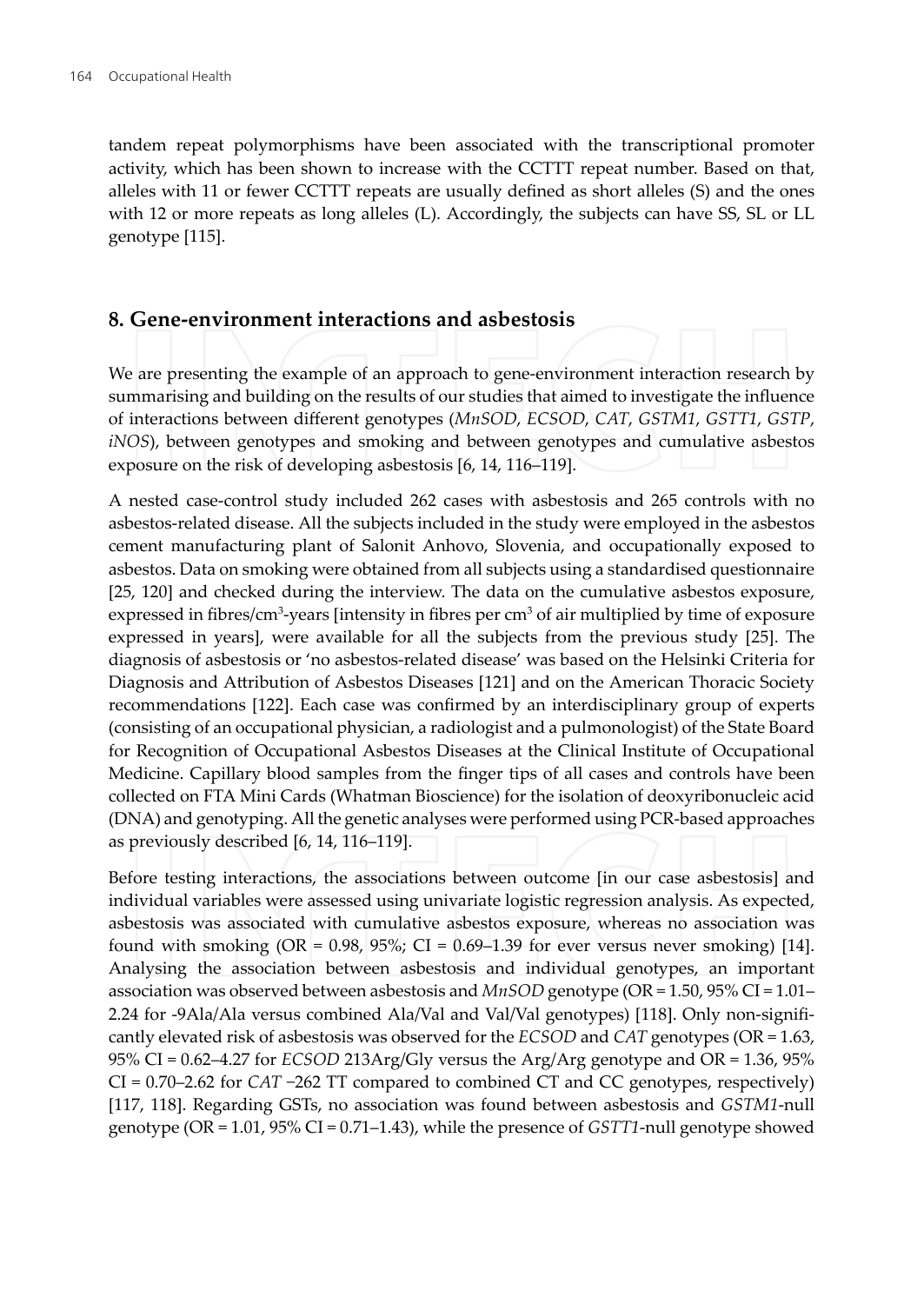a protective effect for this disease (OR = 0.61, 95% CI = 0.40–0.94) [14]. On the other hand, GSTP1 genotype coding for an enzyme with a high conjugation capacity versus genotypes resulting in an intermediate or low enzyme activity significantly increases the risk of developing asbestosis (OR =  $1.49$ ,  $95\%$  CI  $1.06-2.10$ ) [116]. A slightly elevated risk of asbestosis was also found for the *iNOS* LL genotype compared to the combined SL and SS genotypes ( $OR = 1.20$ )  $95\%$  CI = 0.85–1.69) [119]. Based on the above-mentioned results, it could be suggested that the genotypes may increase, decrease or have no effect on the risk of disease, in our case asbestosis.

Univariate modelling was followed by multivariate analysis and interactions as the genes usually do not act independently, but may interact. To test the interactions, simple categorical models based on stratification were constructed first, followed by logistic regression models using dummy variables. The analysis showed that the association between asbestosis and MnSOD Ala-9Val genotypes was modified strongly by CAT-262 C>T genotypes. An increased risk of developing asbestosis was observed for the combined MnSOD-9Ala/Val and Val/Val genotypes compared to the Ala/Ala genotype only among those subjects who also had CAT  $-262TT$  genotype, suggesting an interaction, which was further confirmed by logistic regression analysis using dummy variables (OR =  $4.49$ ,  $95\%$  CI = 1.08-18.61) [6]. Considering that both MnSOD and CAT constitute a part of the primary defence system against ROS and catalyse the consecutive reactions in the detoxification of ROS [48, 74, 80, 82], this interaction could be considered as logical and biologically plausible. Similarly, the association between asbestosis and  $iNOS$  (CCTTT)<sub>n</sub> genotypes was also modified by CAT -262 C>T genotypes, where a higher asbestosis risk for the *iNOS* LL genotype versus the combined SL and SS genotypes was observed only among those who had  $CAT -262$  TT genotype (OR = 4.78, 95%)  $CI = 1.15-19.81$  [6]. Taking into account that reactions between ROS and NO have been proposed to potentiate the cytotoxic and mutagenic effect of asbestos fibres [48, 51, 64, 71] and based on the assumption that NO produced by the catalytic activity of iNOS can function as a protective agent against toxic effects of  $H_2O_2$  [123], which is detoxified by CAT [48, 74, 80, 82], and vice versa that H<sub>2</sub>O<sub>2</sub> decreases the cytotoxicity of NO [124], this interaction could also be considered as biologically plausible [6].

Next, interactions between different genotypes and an important lifestyle factor-in our case smoking-have been tested. We observed that the GSTM1-null polymorphism did modify the association between smoking and asbestosis, although there was no independent association between either GSTM1-null polymorphism or smoking and asbestosis risk (OR = 2.67, 95% CI  $= 1.31 - 5.46$  [6]. We can explain this modifying effect with the observation that both asbestos and smoking increase the production of ROS [46, 125, 126], which are known to be involved in the pathogenesis of asbestosis [23, 30, 46, 48-50]. It has been suggested that cigarette smoke and asbestos increase DNA damage and ROS production in pulmonary cells synergistically [125–127]. In line with these reports and considering the role of GSTM1 in the defence against ROS [84–87], this observation could also be considered as biologically plausible [6]. Similarly, the association between smoking and asbestosis was modified by  $iNOS$  (CCTTT)<sub>n</sub> polymorphism (OR =  $2.00$ ,  $95\%$  CI =  $0.99-4.03$ ) [6]. Knowing that cigarette smoke is the largest source of NO that humans are exposed to and can also increase the expression and activity of iNOS [128, 129] and based on the suggestion that asbestos fibres may upregulate the activity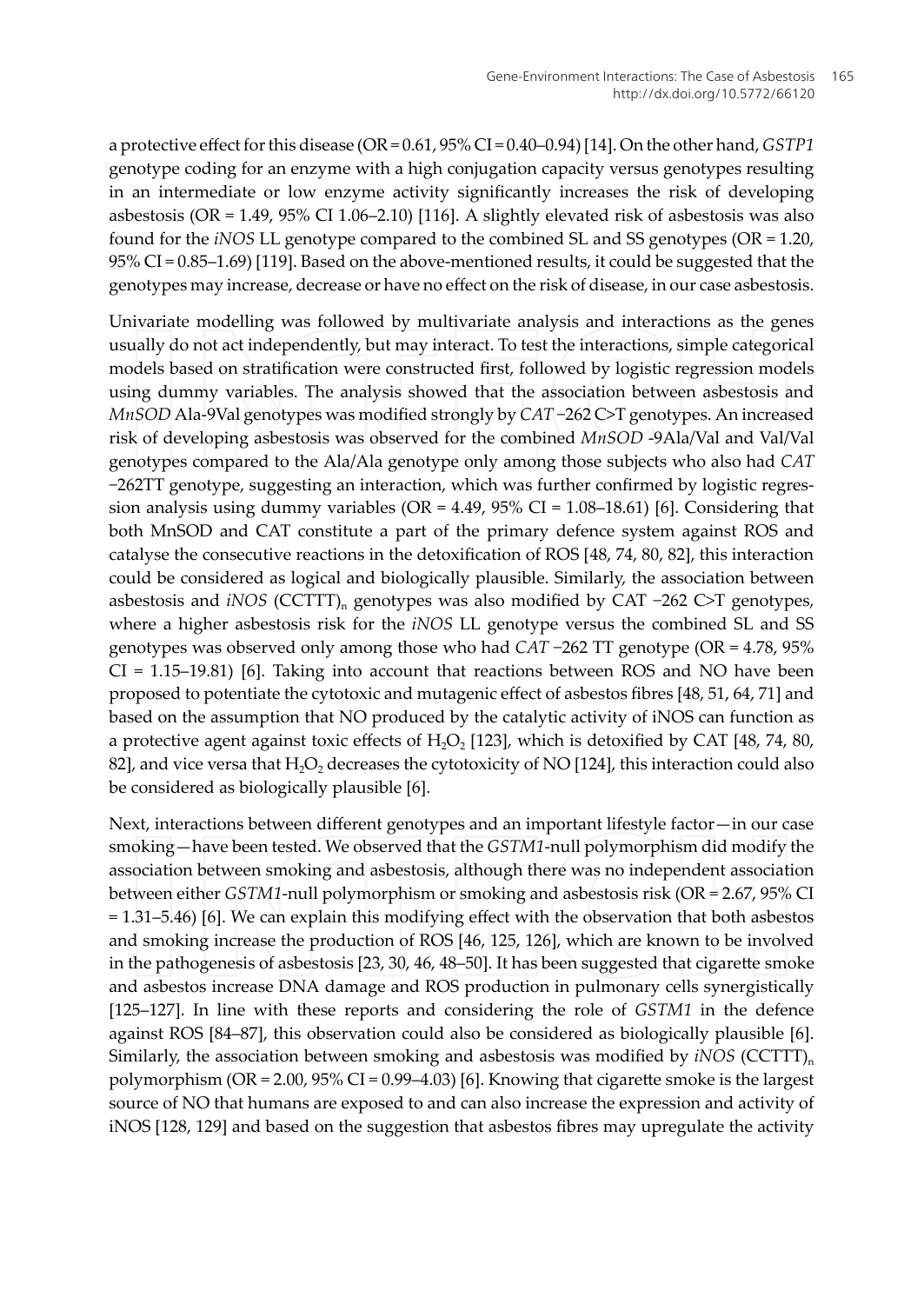of iNOS and thus the production of NO, which is thought to play an important role in the initiation and progression of asbestosis [51, 70], this interaction could also be physiologically explained [6].

Finally, we present an example of the interaction between genotypes and environmental exposure, in our case occupational exposure to asbestos. In order to assess the interactions between the genotypes and occupational cumulative asbestos exposure, we have first constructed simple categorical models that included cumulative asbestos exposure categorised as follows:  $\leq$ 11.23 fibres/cm<sup>3</sup>-years and >11.23 fibres/cm<sup>3</sup>-years (11.23 fibres/cm<sup>3</sup>-years was the average cumulative asbestos exposure for the controls). In our analysis, we have observed that the association between asbestosis and cumulative asbestos exposure was modified by the iNOS (CCTTT)<sub>n</sub> genotypes (OR = 5.74; 95% CI = 3.30–9.99) [6].

#### 9. Conclusions

The findings of our studies suggest that in addition to environmental and/or occupational exposure to different hazards and lifestyle factors, the genetic factors and the interactions between different genotypes, between genotypes and lifestyle factors and between genotypes and environmental/occupational exposure to hazards may have an important influence on the development of diseases and should be further investigated [6, 130–133]. In agreement with our observations, an increasing number of molecular epidemiological studies support the importance of investigating not only genetic predisposition but also gene-gene and geneenvironment interactions when assessing the risk of developing diseases [134-136]. Novel high-throughput technologies may also allow the investigation of interactions between exposure to hazards and epigenetic changes in disease risk assessment [137].

#### Acknowledgement

This work was financially supported by the Slovenian Research Agency [grants L3-3648 and P1-0170].

#### **Author details**

Vita Dolzan<sup>1</sup>, Metoda Dodic-Fikfak<sup>2</sup> and Alenka Franko<sup>2\*</sup>

\*Address all correspondence to: alenka.franko@siol.net

1 Pharmacogenetics Laboratory, Institute of Biochemistry, Faculty of Medicine, University of Ljubljana, Slovenia

2 Clinical Institute of Occupational Medicine, University Medical Centre, Ljubljana, Slovenia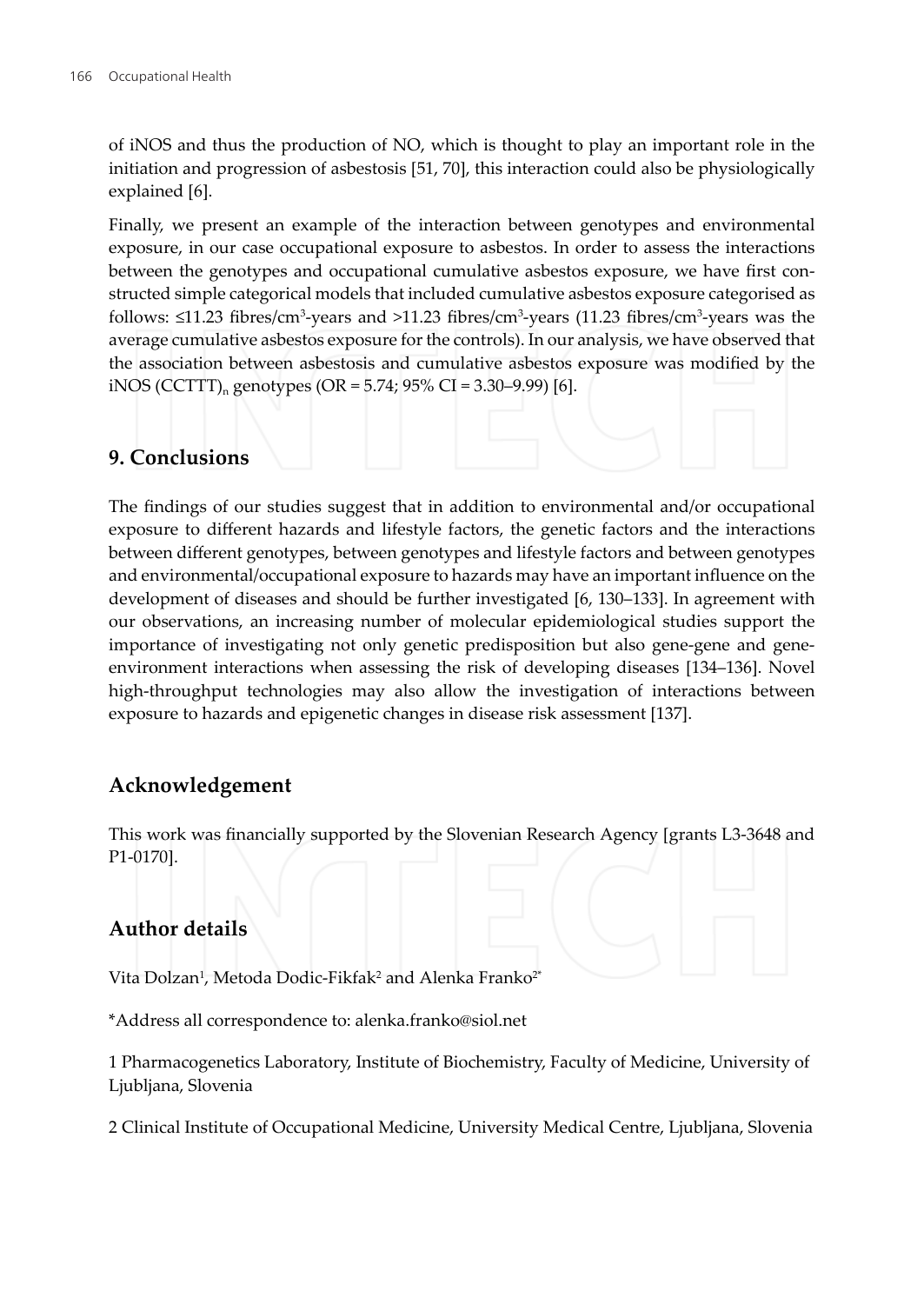#### **References**

- [1] Greenland S, Rothman KJ. Concepts of interaction. In: Rothman KJ, Greenland S, editors. Modern epidemiology Philadelphia, PA: Lippincott-Raven, 1998. pp. 329-342.
- [2] Furberg AH, Ambrosone CB. Molecular epidemiology, biomarkers and cancer prevention. Trends Mol Med. 2001;7:517-521. PubMed PMID: 11689338.
- [3] Mucci LA, Wedren S, Tamimi RM, Trichopoulos D, Adami HO. The role of gene-environment interaction in the aetiology of human cancer: examples from cancers of the large bowel, lung and breast. J Intern Med. 2001;249:477-493. PubMed PMID: 11422654.
- [4] Boks MP, Schipper M, Schubart CD, Sommer IE, Kahn RS, Ophoff RA. Investigating gene environment interaction in complex diseases: increasing power by selective sampling for environmental exposure. Int J Epidemiol. 2007;36:1363-1369. PubMed PMID: 17971387.
- [5] Khoury MJ, Millikan R, Gwinn M. Genetic and molecular epidemiology. In: Rothman KJ, Greenland S, Lash TL editors. Modern Epidemiology Philadelphia, Baltimore, New York, London, Buenos Aires, Hong Kong, Sydney, Tokyo: Lippincott-Raven, 2008. pp. 564-597.
- [6] Franko A, Dolžan V, Arnerić N, Dodič-Fikfak M. The influence of gene-gene and geneenvironment interactions on the risk of asbestosis. Biomed Res Int. 2013;2013:405743. PubMed PMID: 23984360; doi: 10.1155/2013/405743.
- [7] Lu M, Lee HS, Hadley D, Huang JZ, Qian X. Logistic principal component analysis for rare variants in gene-environment interaction analysis. IEEE/ACM Trans Comput Biol Bioinform. 2014;1:1020-1028. PubMed PMID: 26357039; doi: 10.1109/TCBB. 2014.2322371.
- [8] Hunter DJ. Gene-environment interactions in human diseases. Nat Rev Genet. 2005;6:287-298. PubMed PMID: 15803198.
- [9] Rothman KJ, Greenland S, Poole C, Lash TL. Causation and cause inference. In: Rothman KJ, Greenland S, Lash TL editors. Modern Epidemiology Philadelphia, Baltimore, New York, London, Buenos Aires, Hong Kong, Sydney, Tokyo: Lippincott-Raven, 2008. pp. 5-22.
- [10] Mossman BT, Gee JB. Asbestos-related diseases. N Engl J Med. 1989;320:1721-1730. PubMed PMID: 2659987.
- [11] Dement JM, Brown DP, Okun A. Follow-up study of chrysotile asbestos textile workers: cohort mortality and case-control analyses. Am J Ind Med. 1994;26:431-447. PubMed PMID: 7810543.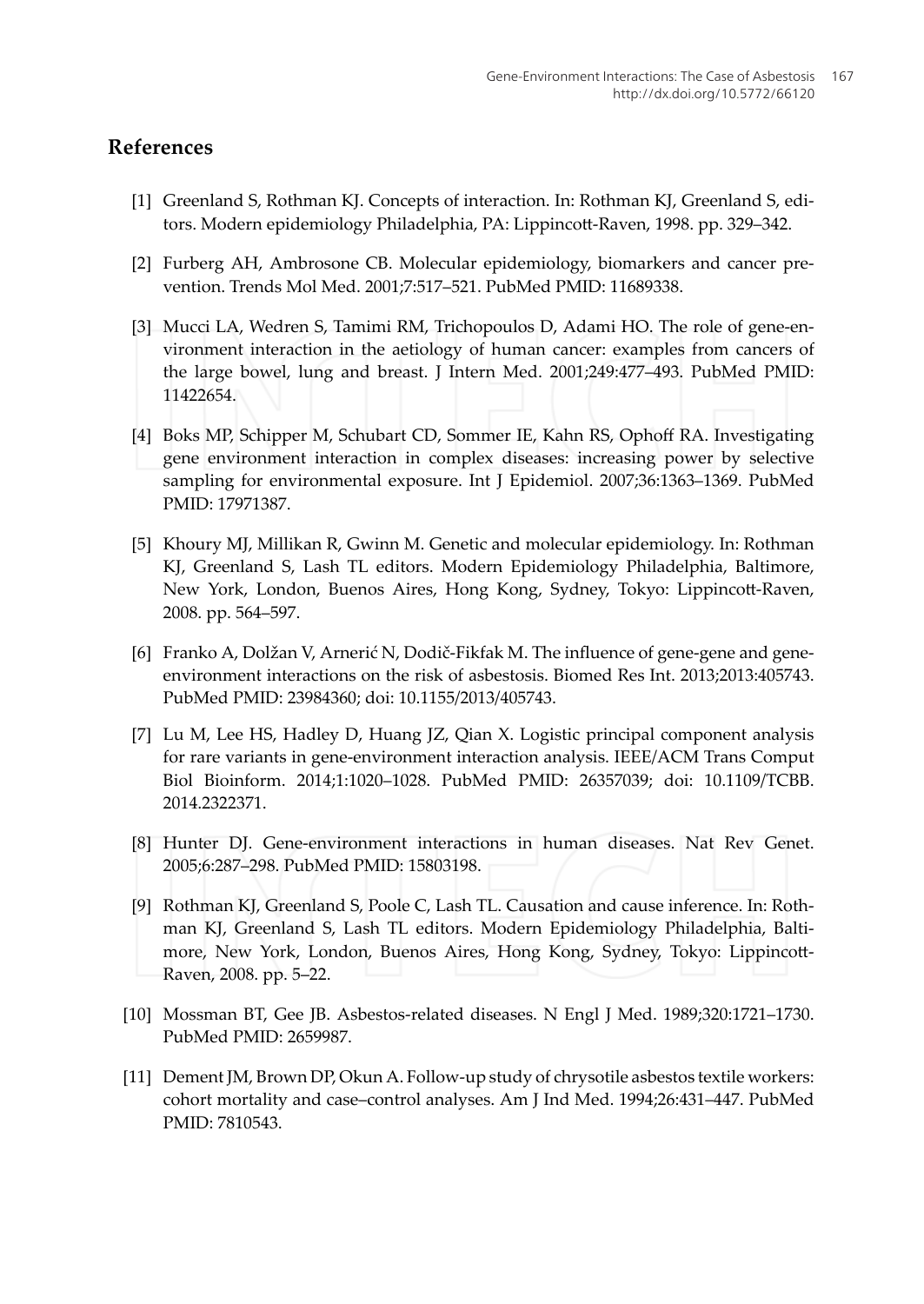- [12] Dement JM, Brown DP. Lung cancer mortality among asbestos textile workers: a review and update. Ann Occup Hyg. 1994;38:525-532. PubMed PMID: 7978974.
- [13] Jakobsson K, Strömberg U, Albin M, Welinder H, Hagmar L. Radiological changes in asbestos cement workers. Occup Environ Med. 1995:52:20-27. PubMed PMID: 7697136.
- [14] Franko A, Dodič-Fikfak M, Arnerić N, Dolžan V. Glutathione S- transferases GSTM1 and GSTT1 polymorphisms and asbestosis. J Occup Environ Med. 2007;49:667-671. PubMed PMID: 17563610.
- [15] Jakobsson K, Rannug A, Alexandrie AK, Rylander L, Albin M, Hagmar L. Genetic polymorphism for glutathione-S-transferase mu in asbestos cement workers. Occup Environ Med. 1994;51:812-816. PubMed PMID: 7849864.
- [16] Smith CM, Kelsey KT, Wiencke JK, Leyden K, Levin S, Christiani DC. Inherited glutathione-S-transferase deficiency is a risk factor for pulmonary asbestosis. Cancer Epidemiol Biomarkers Prev. 1994;3:471-477. PubMed PMID: 8000297.
- [17] Hirvonen A, Saarikoski ST, Linnainmaa K, Koskinen K, Husgafvel-Pursiainen H, Mattson K, Vainio H. Glutathione S-transferase and N-acetyltransferase genotypes and asbestos-associated pulmonary disorders. J Natl Cancer Inst. 1996;88:1853–6185. PubMed PMID: 8961976.
- [18] Becklake MR. Exposure to asbestos and human disease. N Engl J Med. 1982; 06:1480-1482. PubMed PMID: 7078593.
- [19] Craighead JE, Mossman BT. The pathogenesis of asbestos-associated diseases. N Engl J Med. 1982;306:1446-1455. PubMed PMID: 7043267.
- [20] Wagner GR, Hearl FJ. Mineral dust: asbestos, silica, coal, manufactured fibers. In: Rosenstock L, Cullen MR, Brodkin CA, Redlich CA, editors. Textbook of clinical occupational and environmental medicine. 2nd ed. Philadelphia, Edinburgh, New York, St Louis, Sydney, Toronto: Elsevier Saunders, 2005. pp. 1073-1078.
- [21] International Agency for Research on Cancer [IARC]. IARC Working Group. Asbestos. Lyon: IARC, 1972.
- [22] International Agency for Research on Cancer [IARC]. IARC monographs on the valuation of carcinogenic risk of chemicals to man. Some inorganic and organometalic compounds. Lyon: IARC, 1973. pp. 17-47.
- [23] Mossman BT. Mechanism of asbestos carcinogenesis and toxicity. The amphibole hypothesis revised. Br J Ind Med. 1993;50:673-676. PubMed PMID: 8398854.
- [24] Piolatto G, Negri E, La Vecchia C, Pira E, Decarli A, Peto J. An update of cancer mortality among chrysotile asbestos miners in Balangero, Northern Italy. Br J Ind Med. 1990;47:810-814. PubMed PMID: 2176805.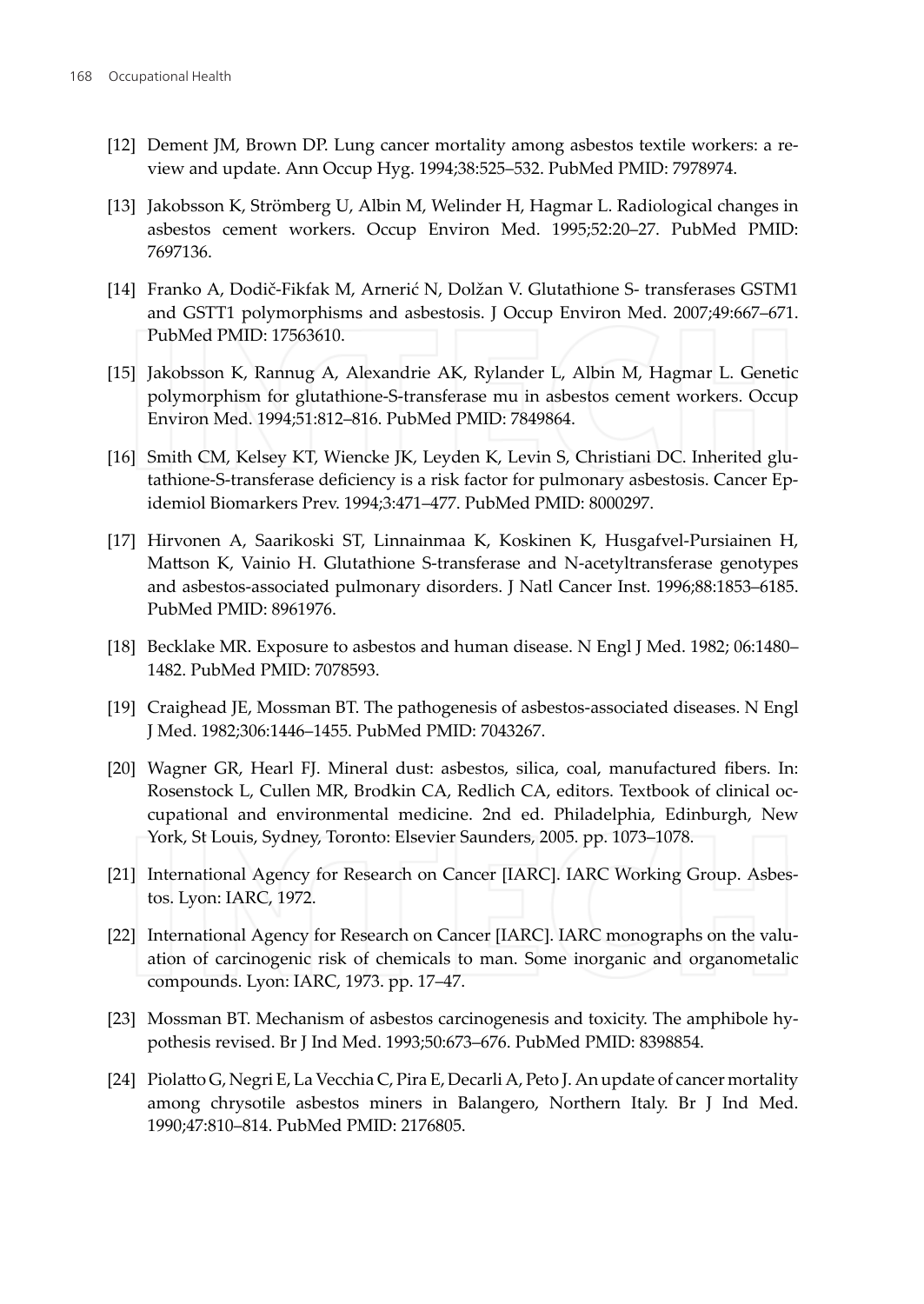- [25] Dodič-Fikfak M, Kriebel D, Quinn MM, Eisen EA, Wegman DH. A case control study of lung cancer and exposure to chrysotile and amphibole at a Slovenian asbestoscement plant. Ann Occup Hyg. 2007;51:261-268. PubMed PMID: 17351264.
- [26] Dodič-Fikfak M., Šešok J. National guidelines for asbestos: final report (1.12.1998– 31.10.1999). Ljubljana: Inštitut za varovanje zdravja RS, 1999.
- [27] Brodkin CA, Rosenstock L. Asbestos and asbestos-related pleural disease. In: Rosenstock L, Cullen MR, Brodkin CA, Redlich CA editors. Textbook of clinical occupational and environmental medicine. 2nd ed. Philadelphia, Edinburgh, New York, St Louis, Sydney, Toronto: Elsevier Saunders, 2005. pp. 364-377.
- [28] Rom WN. Asbestosis, pleural fibrosis, and lung cancer. In: Rom WN, Markowitz SB, editors. Environmental and occupational medicine. 4th ed. Philadelphia, Baltimore, New York, London, Buenos Aires, Hong Kong, Sydney, Tokyo: Wolters Kluwer, Lippincott Williams & Wilkins, 2007. pp. 298-316.
- [29] Frumkin H, Berlin J. Asbestos exposure and gastrointestinal malignancy review and meta-analysis. Am J Ind Med. 1988;14:79-95. PubMed PMID: 3189361.
- [30] Mossman BT, Bignon J, Corn M, Seaton A, Gee JB. Asbestos: scientific developments and implications for public policy. Science. 1990;247:294-301. PubMed PMID: 2153315.
- [31] Selikoff IJ, Seidman H. Asbestos-associated deaths among insulation workers in the United States and Canada, 1967-1987. Ann N Y Acad Sci. 1991;643:1-14. PubMed PMID: 1809121.
- [32] McDonald JC, Liddell FD, Dufresne A, McDonald AD. The 1891-1920 birth cohort of Quebec chrysotile miners and millers: mortality 1976-88. Br J Ind Med. 1993;50:1073-1081. PubMed PMID: 8280638.
- [33] Giaroli C, Belli S, Bruno C, Candela S, Grignoli M, Minisci S, Poletti R, Ricco G, Vecchi G, Venturi G, Ziccardi A, Comba P. Mortality study of asbestos cement workers. Int Arch Occup Environ Health. 1994;66:7-11. PubMed PMID: 7927845.
- [34] Hughes JM. Human evidence: lung cancer mortality risk from chrysotile exposure. Ann Occup Hyg. 1994;38:555-560. PubMed PMID: 7978978.
- [35] Jakobsson K, Albin M, Hagmar L. Asbestos, cement, and cancer in the right part of the colon. Occup Environ Med. 1994;51:95-101. PubMed PMID: 8111470.
- [36] Tarchi M, Orsi D, Comba P, De Santis M, Pirastu R, Battista G, Valani M. Cohort mortality study of rock salt workers in Italy. Am J Ind Med. 1994;25:251-256. PubMed PMID: 8147397.
- [37] Straif K, Benbrahim-Tallaa L, Baan R, Grosse Y, Secretan B, El Ghissassi F, Bouvard V, Guha N, Freeman C, Galichet L, Cogliano V. WHO International Agency for Research on Cancer Monograph Working Group. A review of human carcinogens-part C: metals, arsenic, dusts, and fibres. Lancet Oncol. 2009;10:453-454. PubMed PMID: 19998521.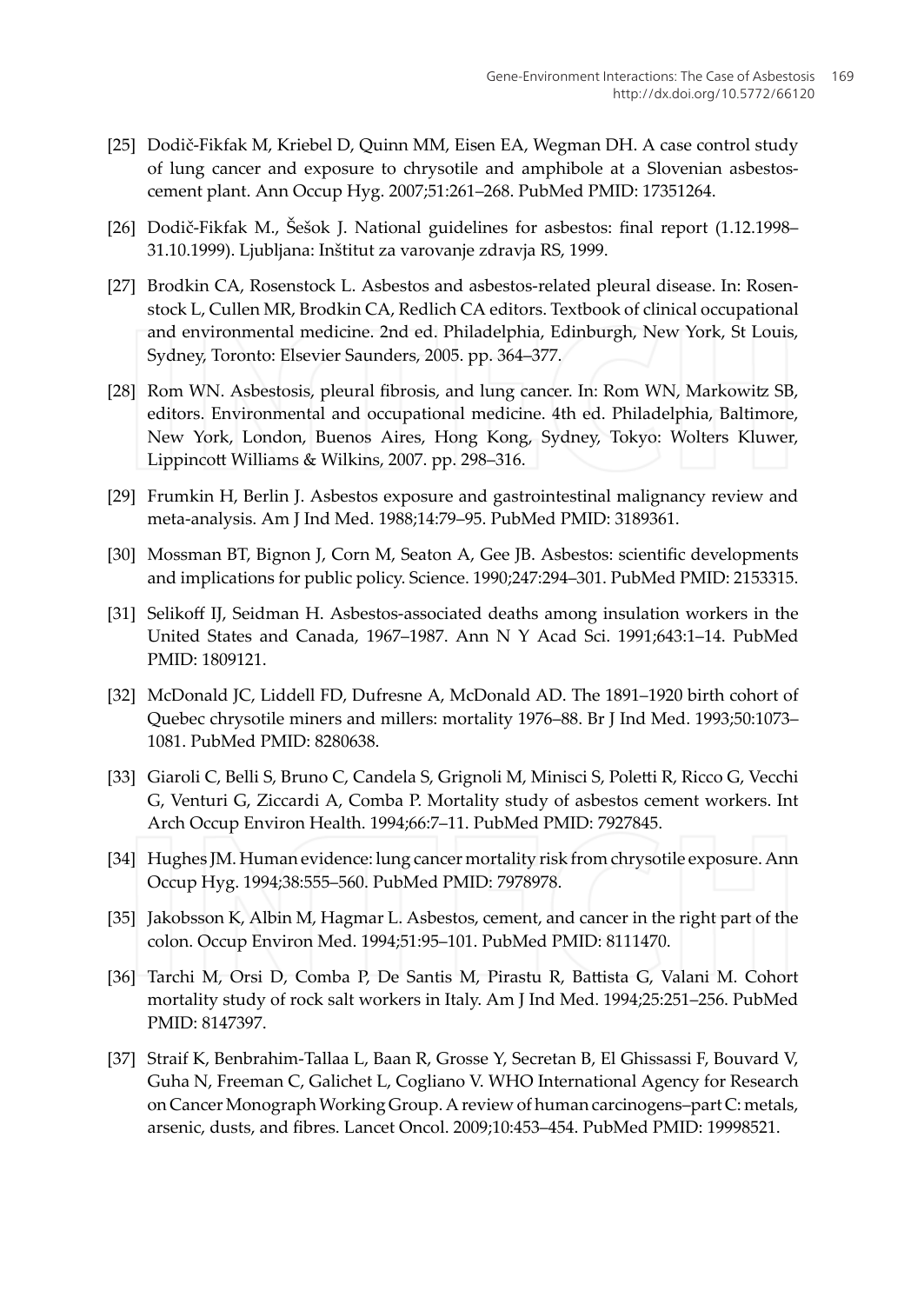- [38] Hughes JM, Weill H. Asbestosis as a precursor of asbestos-related lung cancer: results of a prospective mortality study. Br J Ind Med. 1991;48:229-233. PubMed PMID: 2025587.
- [39] Karjalainen A, Pukkala E, Kauppinen T, Partanen T. Incidence of cancer among Finnish patients with asbestos-related pulmonary or pleural fibrosis. Cancer Causes Control. 1999;10:51-57. PubMed PMID: 10334642.
- [40] Weiss W. Asbestosis: a marker for the increased risk of lung cancer among workers exposed to asbestos. Chest. 1999;115:536-549. PubMed PMID: 10027457.
- [41] Reid A, de Klerk N, Ambrosini GL, Olsen N, Pang SC, Berry G, Musk AW. The effect of asbestosis on lung cancer risk beyond the dose related effect of asbestos alone. Occup Environ Med. 2005;62:885-889. PubMed PMID: 16299098.
- [42] Peters GA, Peters BJ. Medical aspects. In: Peters GA, Peters BJ, editors. Sourcebook on asbestos diseases: medical, legal, and engineering aspects. New York, London: Gerland STPM Press, 1980. pp. B2-B6.
- [43] Speizer FE, Balmes JR. Environmental lung disease. In: Fauci AS, Braunwald E, Kasper DL, Hauser SL, Longo DL, Jameson JL, Loscalzo J, editors. Harrison's principles of internal medicine. 17th ed. New York, Chicago, San Francisco, Lisbon, London, Madrid, Mexico City, New Delhi, San Juan, Seoul, Singapore, Sydney, Toronto: McGraw Hill, 2008. pp. 1612-1614.
- [44] Holland JP, Smith DD. Asbestos. In: Greenberg MI, Hamilton RJ, Phillips SD, McCluskey GJ, editors. Occupational, industrial, and environmental toxicology. 2nd ed. Philadelphia: Mosby, An Affiliate of Elsevier Science, 2003. pp. 655-658.
- [45] Garcia JG, Griffith DE, Cohen AB, Callahan KS. Alveolar macrophages from patients with asbestos exposure release increased levels of leukotriene B4. Am Rev Respir Dis. 1989;139:1494-1501. PubMed PMID: 254324.
- [46] Kamp DW, Graceffa P, Pryor WA, Weitzman SA. The role of free radicals in asbestosinduced diseases. Free Radic Biol Med. 1992;12:293-315. PubMed PMID: 1577332.
- [47] Ding M, Dong Z, Chen F, Pack D, Ma WY, Ye J, Shi X, Castranova V, Vallyathan V. Asbestos induces activator protein-1 transactivation in transgenic mice. Cancer Res. 1999;59:1884-1889. PubMed PMID: 10213496.
- [48] Kinnula VL. Oxidant and antioxidant mechanisms of lung disease caused by asbestos fibres. Eur Respir J 1999;14:706-16. PubMed PMID: 10543297.
- [49] Li J, Huang B, Shi X, Castranova V, Vallyathan V, Huang C. Involvement of hydrogen peroxide in asbestos-induced NFAT activation. Mol Cell Biochem. 2002;234-235:161-168. PubMed PMID: 12162429.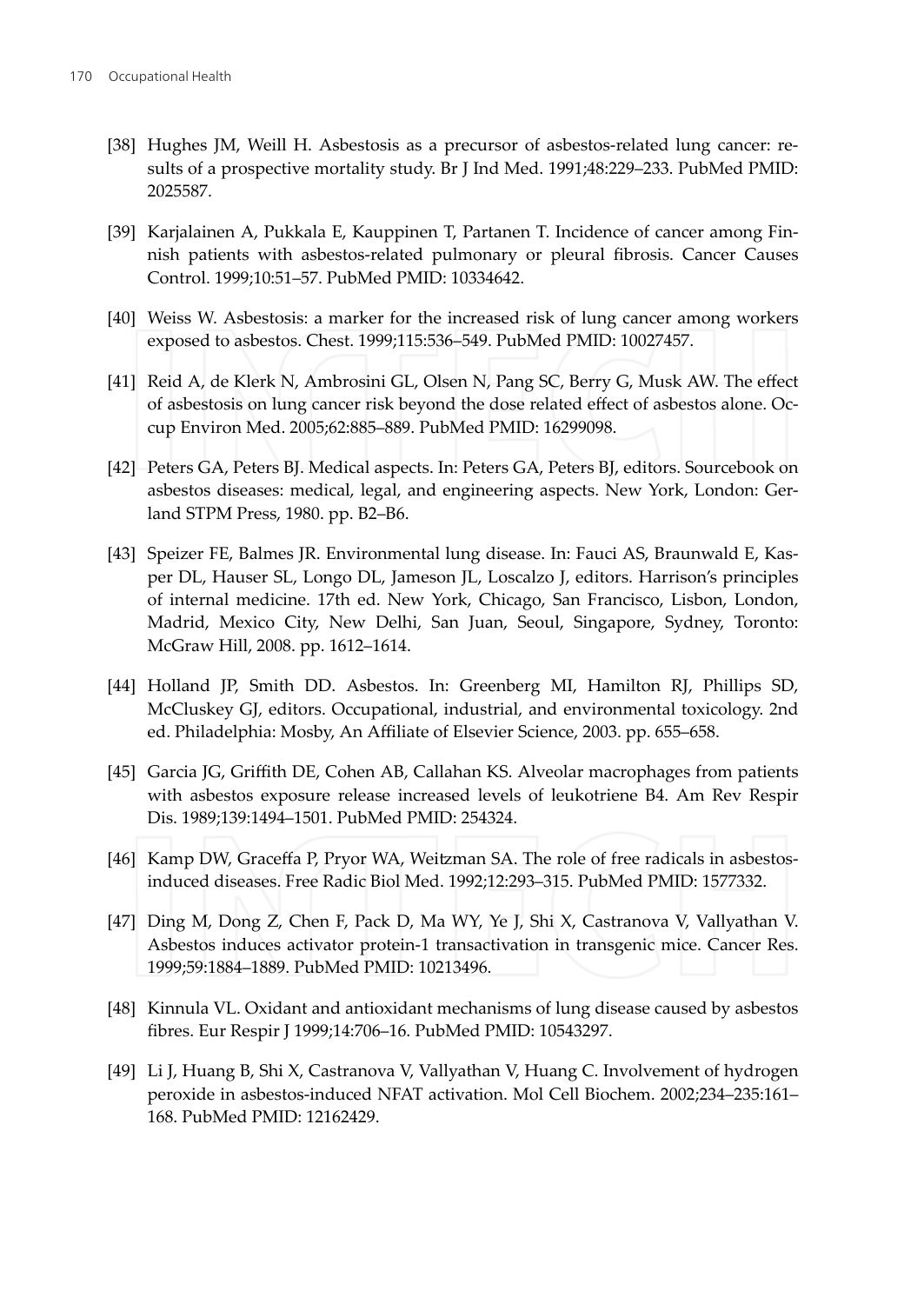- [50] Xu A, Zhou H, Yu DZ, Hei TK. Mechanisms of the genotoxicity of crocidolite asbestos in mammalian cells: implication from mutation patterns induced by reactive oxygen species. Environ Health Perspect. 2002;110:1003-1008. PubMed PMID: 12361925.
- [51] Castranova V. Role of nitric oxide in the progression of pneumoconiosis. Biochemistry [Mosc]. 2004;69:32-37. PubMed PMID: 14972015.
- [52] Castranova V. Signaling pathways controlling the production of inflammatory mediators in response to crystalline silica exposure: role of reactive oxygen/nitrogen species. Free Radic Biol Med. 2004;37:916-925. PubMed PMID: 15336307.
- [53] Fattman CL, Chang LY, Termin TA, Petersen L, Enghild JJ, Oury TD. Enhanced bleomycin-induced pulmonary damage in mice lacking extracellular superoxide dismutase. Free Radic Biol Med. 2003;35:763-771. PubMed PMID: 14583340.
- [54] Fattman CL, Tan RJ, Tobolewski JM, Oury TD. Increased sensitivity to asbestos-induced lung injury in mice lacking extracellular superoxide dismutase. Free Radic Biol Med. 2006;40:601-6007. PubMed PMID: 16458190.
- [55] Kinnula VL, Hodgson UA, Lakari EK, Tan RJ, Sormunen RT, Soini YM, Kakko SJ, Laitinen TH, Oury TD, Pääkkö PK. Extracellular superoxide dismutase has a highly specific localization in idiopathic pulmonary fibrosis/usual interstitial pneumonia. Histopathology. 2006;49:66-74. PubMed PMID: 16842247.
- [56] Weitzman SA, Graceffa P. Asbestos catalyzes hydroxyl and superoxide radical generation from hydrogen peroxide. Arch Biochem Biophys. 1984;228:373-376. PubMed PMID: 6320737.
- [57] Halliwell B, Gutteridge JMC. Reactive species as useful biomolecules. In: Halliwell B, Gutteridge JMC, editors. Free radicals in biology and medicine. 3rd ed. Oxford, New York: Oxford University Press, 1999. p. 464.
- [58] Kamp DW, Panduri V, Weitzman SA, Chandel N. Asbestos-induced alveolar epithelial cell apoptosis: role of mitochondrial dysfunction caused by iron-derived free radicals. Mol Cell Biochem. 2002;234-235:153-160. PubMed PMID: 12162428.
- [59] Panduri V, Weitzman SA, Chandel N, Kamp DW. The mitochondria-regulated death pathway mediates asbestos-induced alveolar epithelial cell apoptosis. Am J Respir Cell Mol Biol. 2003;28:241-248. PubMed PMID: 12540492.
- [60] Poser I, Rahman Q, Lohani M, Yadav S, Becker HH, Weiss DG, Schiffmann D, Dopp E. Modulation of genotoxic effects in asbestos-exposed primary human mesothelial cells by radical scavengers, metal chelators and a glutathione precursor. Mutat Res. 2004;559:19-27. PubMed PMID: 15066570.
- [61] Thomas G, Ando T, Verma K, Kagan E. Asbestos fibers and interferon-gamma upregulate nitric oxide production in rat alveolar macrophages. Am J Respir Cell Mol Biol. 1994;11:707-715. PubMed PMID: 7524571.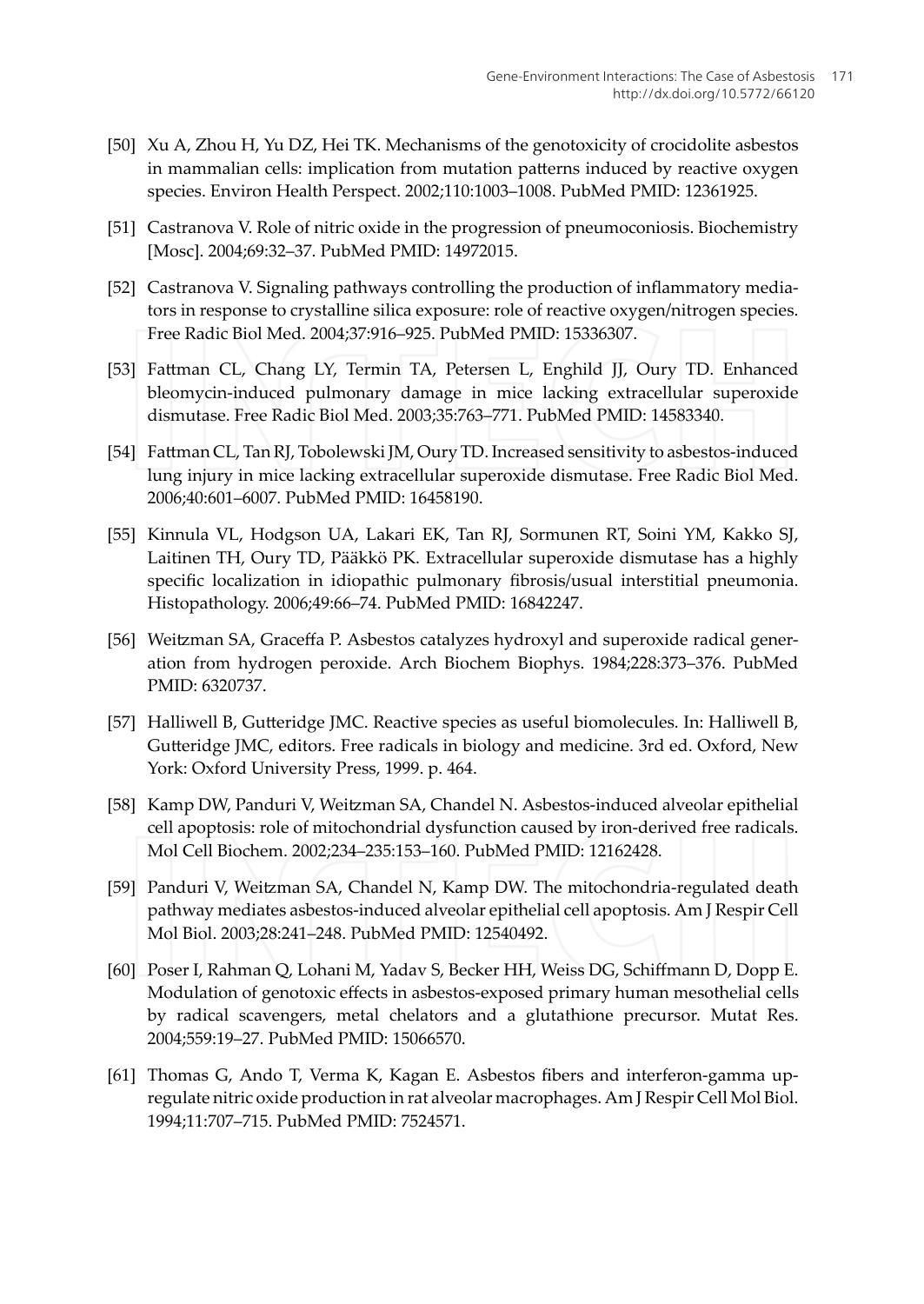- [62] Quinlan TR, BeruBe KA, Hacker MP, Taatjes DJ, Timblin CR, Goldberg J, Kimberley P, O'Shaughnessy P, Hemenway D, Torino J, Jimenez LA, Mossman BT. Mechanisms of asbestos-induced nitric oxide production by rat alveolar macrophages in inhalation and in vitro models. Free Radic Biol Med. 1998;24:778-788. PubMed PMID: 9586808
- [63] Tanaka S, Choe N, Hemenway DR, Zhu S, Matalon S, Kagan E. Asbestos inhalation induces reactive nitrogen species and nitrotyrosine formation in the lungs and pleura of the rat. J Clin Invest. 1998;102:445-454. PubMed PMID: 9664087.
- [64] Aldieri E, Ghigo D, Tomatis M, Prandi L, Fenoglio I, Costamagna C, Pescarmona G, Bosia A, Fubini B. Iron inhibits the nitric oxide synthesis elicited by asbestos in murine macrophages. Free Radic Biol Med. 2001;31:412-417. PubMed PMID: 11461780.
- [65] Förstermann U, Kleinert H. Nitric oxide synthase: expression and expressional control of the three isoforms. Naunyn Schmiedebergs Arch Pharmacol. 1995;352:351-364. PubMed PMID: 8532063.
- [66] deRojas-Walker T, Tamir S, Ji H, Wishnok JS, Tannenbaum SR. Nitric oxide induces oxidative damage in addition to deamination in macrophage DNA. Chem Res Toxicol. 1995;8:473-477. PubMed PMID: 7578935.
- [67] Beckman JS, Koppenol WH. Nitric oxide, superoxide, and peroxynitrite: the good, the bad, and ugly. Am J Physiol. 1996;271:C1424-C1437. PubMed PMID: 8944624.
- [68] Wink DA, Mitchell JB. Chemical biology of nitric oxide: insights into regulatory, cytotoxic, and cytoprotective mechanisms of nitric oxide. Free Radic Biol Med. 1998;25:434-456. PubMed PMID: 9741580.
- [69] Halliwell B, Gutteridge JMC. The chemistry of free radicals and related "reactive species". In: Halliwell B, Gutteridge JMC, editors. Free radicals in biology and medicine. 3rd ed. Oxford, New York: Oxford University Press, 1999. pp. 73-82.
- [70] Chao CC, Park SH, Aust AE. Participation of nitric oxide and iron in the oxidation of DNA in asbestos-treated human lung epithelial cells. Arch Biochem Biophys. 1996;326:152-157. PubMed PMID: 8579364.
- [71] Park SH, Aust AE. Participation of iron and nitric oxide in the mutagenicity of asbestos in hgprt-, gpt+ Chinese hamster V79 cells. Cancer Res. 1998;58:1144-1148. PubMed PMID: 9515798.
- [72] Dörger M, Allmeling AM, Kiefmann R, Schropp A, Krombach F. Dual role of inducible nitric oxide synthase in acute asbestos-induced lung injury. Free Radic Biol Med. 2002;33:491-501. PubMed PMID: 12160931.
- [73] Halliwell B, Gutteridge JMC. Oxidative stress: adaptation, damage, repair and death. In: Halliwell B, Gutteridge JMC, editors. Free radicals in biology and medicine. 3rd ed. Oxford, New York: Oxford University Press, 1999. pp. 246-350.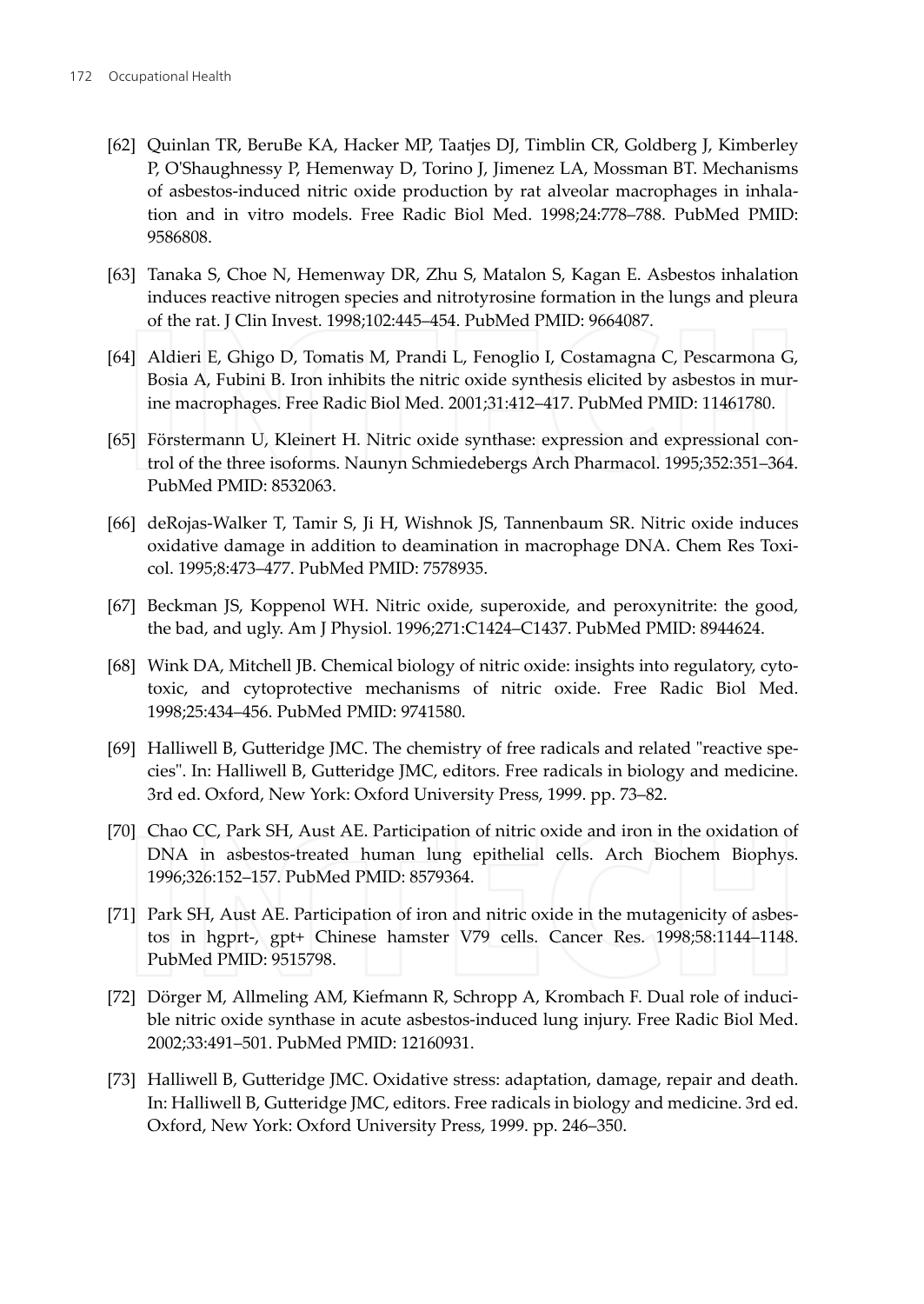- [74] Halliwell B, Gutteridge JMC. Antioxidant defences. In: Halliwell B, Gutteridge JMC, editors. Free radicals in biology and medicine. 3rd ed. Oxford, New York: Oxford University Press, 1999. pp. 105-243.
- [75] McCord JM, Fridovich I. Superoxide dismutase. An enzymic function for erythrocuprein (hemocuprein). J Biol Chem. 1969;244:6049-6055. PubMed PMID: 5389100.
- [76] Quan F, Korneluk RG, Tropak MB, Gravel RA. Isolation and characterization of the human catalase gene. Nucleic Acids Res. 1986;14:5321-5335. PubMed PMID: 3755525.
- [77] Hendrickson DJ, Fisher JH, Jones C, Ho YS. Regional localization of human extracellular superoxide dismutase gene to 4pter-q21. Genomics. 1990;8:736-738. PubMed PMID: 2276747.
- [78] Church SL, Grant JW, Meese EU, Trent JM. Sublocalization of the gene encoding manganese superoxide dismutase [MnSOD/SOD2] to 6q25 by fluorescence in situ hybridization and somatic cell hybrid mapping. Genomics. 1992;14:823-825. PubMed PMID: 1427917.
- [79] Folz RJ, Abushamaa AM, Suliman HB. Extracellular superoxide dismutase in the airways of transgenic mice reduces inflammation and attenuates lung toxicity following hyperoxia. J Clin Invest. 1999;103:1055-1066. PubMed PMID: 10194479.
- [80] Forsberg L, Lyrenäs L, de Faire U, Morgenstern R. A common functional C-T substitution polymorphism in the promoter region of the human catalase gene influences transcription factor binding, reporter gene transcription and is correlated to blood catalase levels. Free Radic Biol Med. 2001;30:500-505. PubMed PMID: 11182520.
- [81] Bowler RP, Nicks M, Warnick K, Crapo JD. Role of extracellular superoxide dismutase in bleomycin-induced pulmonary fibrosis. Am J Physiol Lung Cell Mol Physiol. 2002;282:L719-L726. PubMed PMID: 11880297.
- [82] Zelko IN, Mariani TJ, Folz RJ. Superoxide dismutase multigene family: a comparison of the CuZn-SOD (SOD1), Mn-SOD (SOD2), and EC-SOD (SOD3) gene structures, evolution, and expression. Free Radic Biol Med. 2002;33:337-349. PubMed PMID: 12126755.
- [83] Carlsson LM, Jonsson J, Edlund T, Marklund SL. Mice lacking extracellular superoxide dismutase are more sensitive to hyperoxia. Proc Natl Acad Sci U S A. 1995;92:6264-6268. PubMed PMID: 7603981.
- [84] Singhal SS, Saxena M, Ahmad H, Awasthi S, Haque AK, Awasthi YC. Glutathione Stransferases of human lung: characterization and evaluation of the protective role of the alpha-class isozymes against lipid peroxidation. Arch Biochem Biophys. 1992;299:232-241. PubMed PMID: 1444461.
- [85] Hubbard NE, Erickson KL. Role of 5'-lipoxygenase metabolites in the activation of peritoneal macrophages for tumoricidal function. Cell Immuno. 1995;160:115-122. PubMed PMID: 7842477.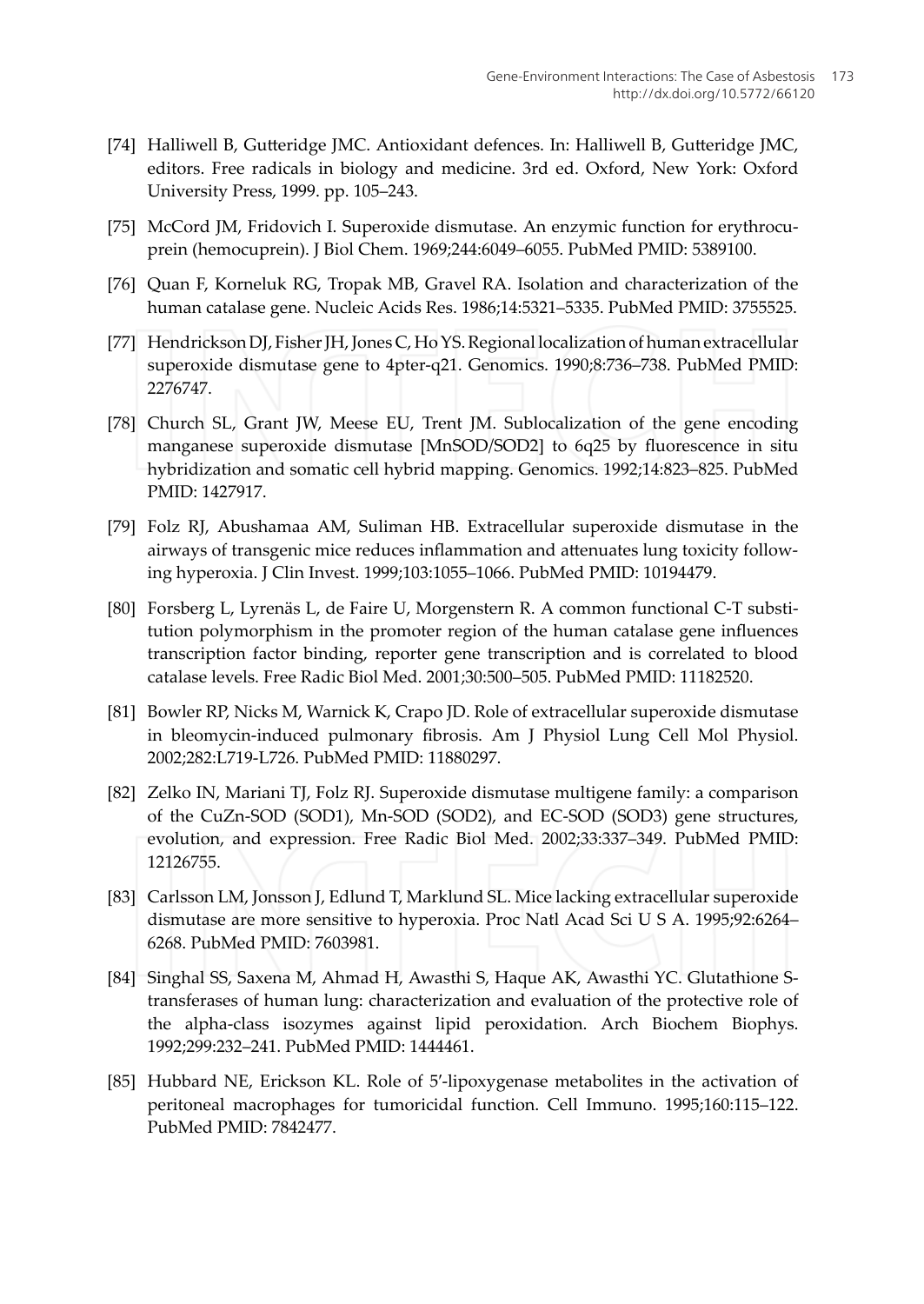- [86] Kelsey KT, Nelson HH, Wiencke JK, Smith CM, Levin S. The glutathione S-transferase theta and mu deletion polymorphisms in asbestosis. Am J Ind Med. 1997;31:274-279. PubMed PMID: 9055949.
- [87] Ketterer B. A bird's eye view of the glutathione transferase field. Chem Biol Interact. 2001;138:27-42. PubMed PMID: 11640913.
- [88] Hayes JD, Pulford DJ. The glutathione S-transferase supergene family: regulation of GST and the contribution of the isoenzymes to cancer chemoprotection and drug resistance. Crit Rev Biochem Mol Biol. 1995;30:445-600. PubMed PMID: 8770536.
- [89] Timbrell J. Phase 2 reactions. Conjugation. In: Timbrell J, editors. Principles of biochemical toxicology. London, Philadelphia: Taylor & Francis, 2003. pp. 95-101.
- [90] Hayes JD, Strange RC. Glutathione S-transferase polymorphisms and their biological consequences. Pharmacology .2000;61:154-166. PubMed PMID: 10971201.
- [91] Hayes JD, Flanagan JU, Jowsey IR. Glutathione transferases. Annu Rev Pharmacol Toxicol. 2005;45:51-88. PubMed PMID: 15822171.
- [92] Blackburn AC, Woollatt E, Sutherland GR, Board PG. Characterization and chromosome location of the gene GSTZ1 encoding the human Zeta class glutathione transferase and maleylacetoacetate isomerase. Cytogenet Cell Genet. 1998;83:109-114. PubMed PMID: 9925947.
- [93] Anttila S, Hirvonen A, Vainio H, Husgafvel-Pursiainen K, Hayes JD, Ketterer B. Immunohistochemical localization of glutathione S-transferases in human lung. Cancer Res. 1993;53:5643-5648. PubMed PMID: 8242618.
- [94] Stücker I, Boffetta P, Antilla S, Benhamou S, Hirvonen A, London S, Taioli E. Lack of interaction between asbestos exposure and glutathione S-transferase M1 and T1 genotypes in lung carcinogenesis. Cancer Epidemiol Biomarkers Prev. 2001;10:1253-8. PubMed PMID: 11751442.
- [95] Hirvonen A, Tuimala J, Ollikainen T, Linnainmaa K, Kinnula V. Manganese superoxide dismutase genotypes and asbestos-associated pulmonary disorders. Cancer Lett. 2002;178:71-74. PubMed PMID: 11849743.
- [96] Shimoda-Matsubayashi S, Matsumine H, Kobayashi T, Nakagawa-Hattori Y, Shimizu Y, Mizuno Y. Structural dimorphism in the mitochondrial targeting sequence in the human manganese superoxide dismutase gene. A predictive evidence for conformational change to influence mitochondrial transport and a study of allelic association in Parkinson's disease. Biochem Biophys Res Commun. 1996;226:561-565. PubMed PMID: 8806673.
- [97] Rosenblum JS, Gilula NB, Lerner RA. On signal sequence polymorphisms and diseases of distribution. Proc Natl Acad Sci U S A. 1996;93:4471-3. PubMed PMID: 8633092.
- [98] Ali-Osman F, Akande O, Antoun G, Mao JX, Buolamwini J. Molecular cloning, characterization, and expression in *Escherichia coli* of full-length cDNAs of three human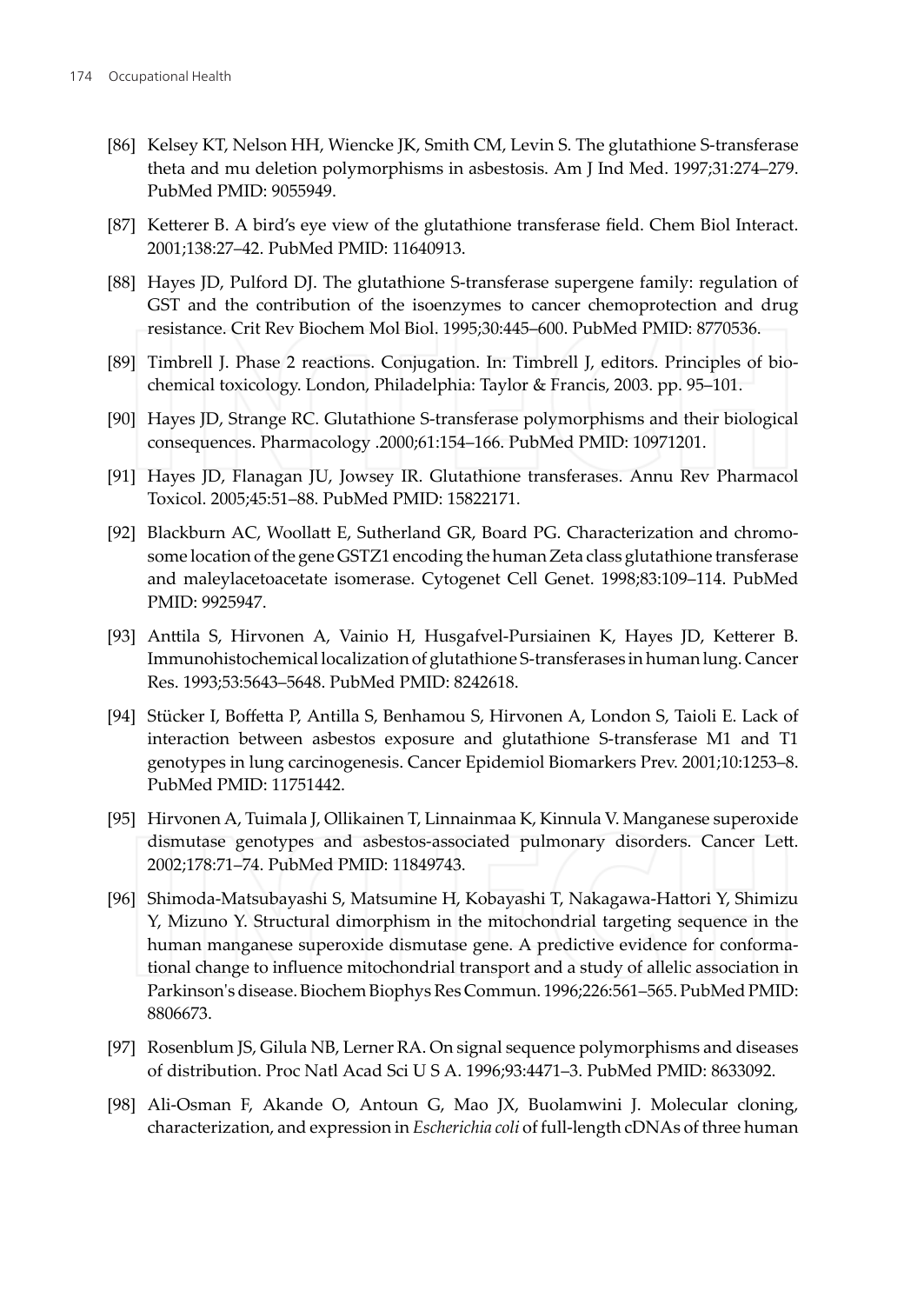glutathione S-transferase P1 gene variants – evidence for differential conjugation capacity of the encoded proteins. J Biol Chem. 1997;272:10004-10012. PubMed PMID: 9092542.

- [99] Tatemichi M, Sawa T, Gilibert I, Tazawa H, Katoh T, Ohshima H. Increased risk of intestinal type of gastric adenocarcinoma in Japanese women associated with long forms of CCTTT pentanucleotide repeat in the inducible nitric oxide synthase promoter. Cancer Lett. 2005;217:197-202. PubMed PMID: 15617837.
- [100] Kinnula VL, Lehtonen S, Koistinen P, Kakko S, Savolainen M, Kere J, Ollikainen V, Laitinen T. Two functional variants of the superoxide dismutase genes in Finnish families with asthma. Thorax. 2004;59:116-119. PubMed PMID: 14760150.
- [101] Gao F, Kinnula VL, Myllärniemi M, Oury TD. Extracellular superoxide dismutase in pulmonary fibrosis. Antioxid Redox Signal. 2008;10:343-354. PubMed PMID: 17999630.
- [102] Kliment CR, Tobolewski JM, Manni ML, Tan RJ, Enghild J, Oury TD. Extracellular superoxide dismutase protects against matrix degradation of heparan sulfate in the lung. Antioxid Redox Signal. 2008;10:261-268. PubMed PMID: 17961072.
- [103] Folz RJ, Peno-Green L, Crapo JD. Identification of a homozygous missense mutation [Arg to Gly] in the critical binding region of the human EC-SOD gene [SOD3] and its association with dramatically increased serum enzyme levels. Hum Mol Genet. 1994;3:2251-2254. PubMed PMID: 7881430.
- [104] Sandström J, Nilsson P, Karlsson K, Marklund SL. 10-fold increase in human plasma extracellular superoxide dismutase content caused by a mutation in heparin-binding domain. J Biol Chem. 1994;269:19163-19166. PubMed PMID: 8034674.
- [105] Yamada H, Yamada Y, Adachi T, Goto H, Ogasawara N, Futenma A, Kitano M, Hirano K, Kato K. Molecular analysis of extracellular-superoxide dismutase gene associated with high level in serum. Jpn J Hum Genet. 1995;40:177-184. PubMed PMID: 7662997.
- [106] Jiang Z, Akey JM, Shi J, Xiong M, Wang Y, Shen Y, Xu X, Chen H, Wu H, Xiao J, Lu D, Huang W, Jin L. A polymorphism in the promoter region of catalase is associated with blood pressure levels. Hum Genet. 2001;109:95-98. PubMed PMID: 11479740.
- [107] Casp CB, She JX, McCormack WT. Genetic association of the catalase gene [CAT] with vitiligo susceptibility. Pigment Cell Res. 2002;15:62-66. PubMed PMID: 11837458.
- [108] Nadif R, Mintz M, Jedlicka A, Bertrand JP, Kleeberger SR, Kauffmann F. Association of CAT polymorphisms with catalase activity and exposure to environmental oxidative stimuli. Free Radic Res. 2005;39:1345-1350. PubMed PMID: 16298864.
- [109] Zhou XF, Cui J, DeStefano AL, Chazaro I, Farrer LA, Manolis AJ, Gavras H, Baldwin CT. Polymorphisms in the promoter region of catalase gene and essential hypertension. Dis Markers. 2005;21:3-7. PubMed PMID: 15735318.
- [110] Ahn J, Nowell S, McCann SE, Yu J, Carter L, Lang NP, Kadlubar FF, Ratnasinghe LD, Ambrosone CB. Associations between catalase phenotype and genotype: modification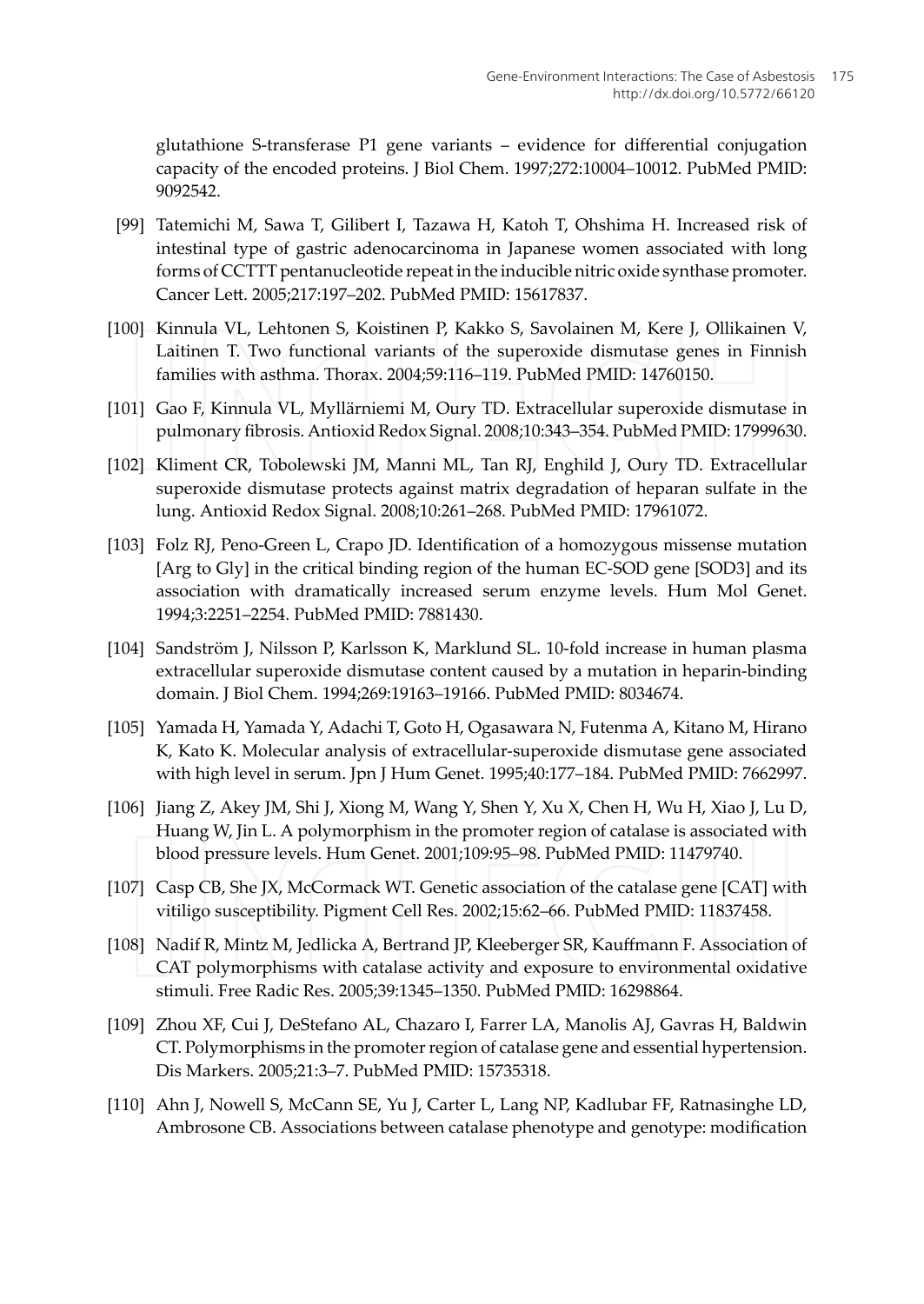by epidemiologic factors. Cancer Epidemiol Biomarkers Prev. 2006;15:1217-1222. PubMed PMID: 16775184

- [111] Bastaki M, Huen K, Manzanillo P, Chande N, Chen C, Balmes JR, Tager IB, Holland N. Genotype-activity relationship for Mn-superoxide dismutase, glutathione peroxidase 1 and catalase in humans. Pharmacogenet Genom. 2006;16:279-286. PubMed PMID: 16538174.
- [112] Johansson AS, Stenberg G, Widersten M, Mannervik B. Structure-activity relationships and thermal stability of human glutathione transferase P1-1 governed by the H-site residue 105. J Mol Bio. 1998;278:687-698. PubMed PMID: 9600848.
- [113] Watson MA, Stewart RK, Smith GB, Massey TE, Bell DA. Human glutathione S-transferase P1 polymorphisms: relationship to lung tissue enzyme activity and population frequency distribution. Carcinogenesis. 1998;19:275-280. PubMed PMID: 9498276.
- [114] Xu W, Liu L, Emson PC, Harrington CR, Charles IG. Evolution of a homopurine-homopyrimidine pentanucleotide repeat sequence upstream of the human inducible nitric oxide synthase gene. Gene. 1997;204:165-170. PubMed PMID: 9434180.
- [115] Warpeha KM, Xu W, Liu L, Charles IG, Patterson CC, Ah-Fat F, Harding S, Hart PM, Chakravarthy U, Hughes AE. Genotyping and functional analysis of a polymorphic [CCTTT][n] repeat of NOS2A in diabetic retinopathy. FASEB J. 1999;13:1825–1832. PubMed PMID: 10506586.
- [116] Franko A, Dolžan V, Arnerić N, Dodič-Fikfak M. The influence of genetic polymorphisms of GSTP1 on the development of asbestosis. J Occup Environ Med. 2008;50:7-12. PubMed PMID: 18188076; doi: 10.1097/JOM.0b013e31815cbab5.
- [117] Franko A, Dolžan V, Arnerić N, Dodič-Fikfak M. Asbestosis and catalase genetic polymorphism. Arh Hig Rada Toksikol. 2008;59:233-240. PubMed PMID: 19064360; doi: 10.2478/10004-1254-59-2008-1907.
- [118] Franko A, Dodič-Fikfak M, Arnerić N, Dolžan V. Manganese and extracellular superoxide dismutase polymorphisms and risk for asbestosis. J Biomed Biotechnol. 2009;2009:493083. PubMed PMID: 19636420; doi: 10.1155/2009/493083.
- [119] Franko A, Dodič-Fikfak M, Arnerić N, Dolžan V. Inducible nitric oxide synthase genetic polymorphism and risk of asbestosis. J Biomed Biotechnol. 2011;2011:685870. PubMed PMID: 21660141; doi: 10.1155/2011/685870.
- [120] Ferris BG. Epidemiology standardization project [American Thoracic Society]. Am Rev Respir Dis. 1978;118:1-120. PubMed PMID: 742764.
- [121] Asbestos, asbestosis, and cancer: the Helsinki criteria for diagnosis and attribution. Consensus report. Scand J Work Environ Health. 1997;23:311-316. PubMed PMID: 9322824.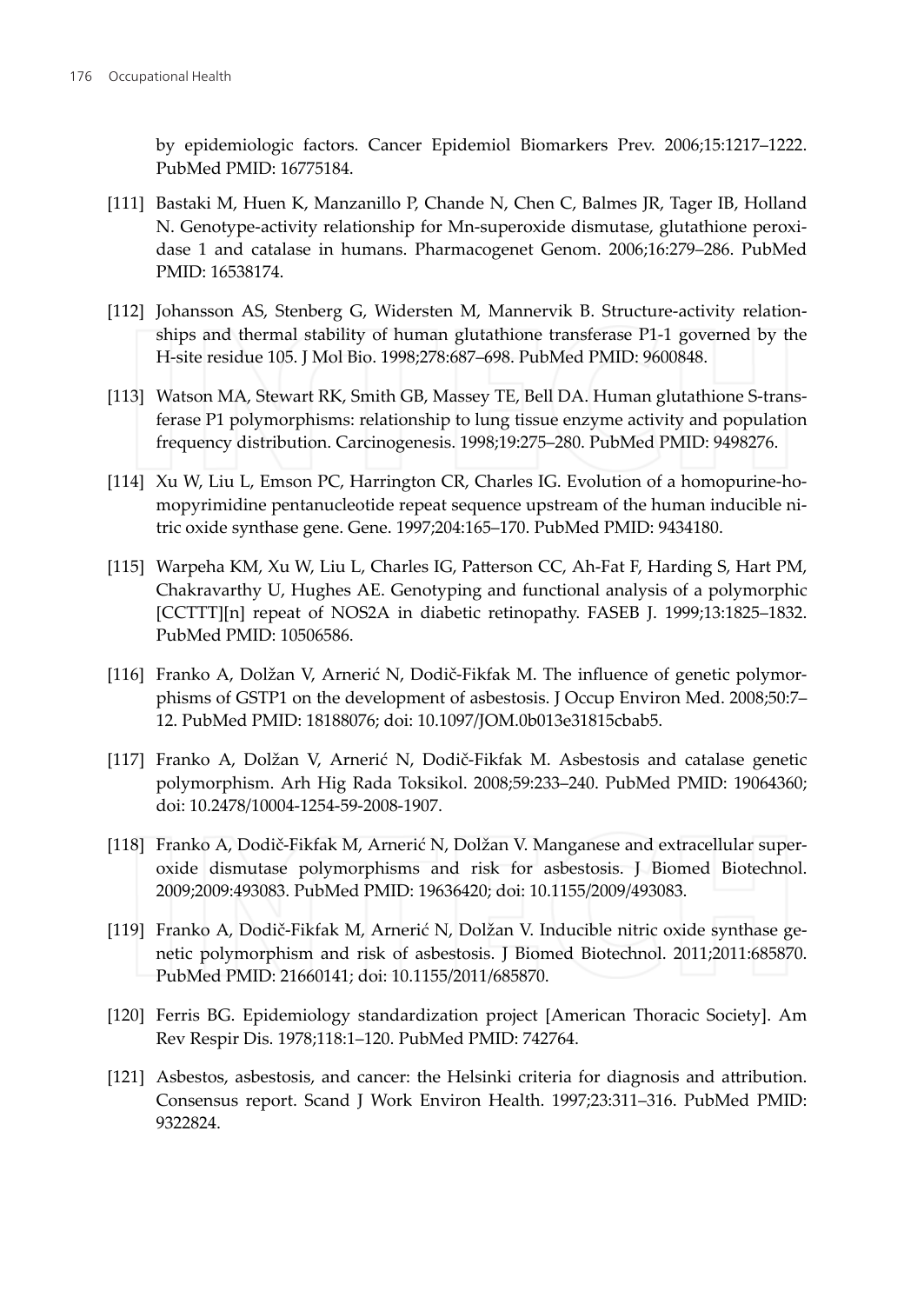- [122] American Thoracic Society. Diagnosis and initial management of nonmalignant diseases related to asbestos. Am J Respir Crit Care Med. 2004;170:691-751. PubMed PMID: 15355871.
- [123] Yoshie Y, Ohshima H. Nitric oxide synergistically enhances DNA strand breakage induced by polyhydroxyaromatic compounds, but inhibits that induced by the Fenton reaction. Arch Biochem Biophys. 1997;342:13-21. PubMed PMID: 9185609.
- [124] Haberstroh K, Heigold S, Bauer G. Transformed cell-derived reactive oxygen species support and inhibit nitric oxide-mediated apoptosis induction. Int J Oncol. 2002;21:145-151. PubMed PMID: 12063561.
- [125] Jackson JH, Schraufstatter IU, Hyslop PA, Vosbeck K, Sauerheber R, Weitzman SA, Cochrane CG. Role of oxidants in DNA damage. Hydroxyl radical mediates the synergistic DNA damaging effects of asbestos and cigarette smoke. J Clin Invest. 1987;80:1090-1095. PubMed PMID: 2821073.
- [126] Valavanidis A, Vlachogianni T, Fiotakis K. Tobacco smoke: involvement of reactive oxygen species and stable free radicals in mechanisms of oxidative damage, carcinogenesis and synergistic effects with other respirable particles. Int J Environ Res Public Health. 2009;6:445-462. PubMed PMID: 19440393; doi: 10.3390/ijerph6020445.
- [127] Valavanidis A, Balomenou H, Macropoulou I, Zarodimos I. A study of the synergistic interaction of asbestos fibers with cigarette tar extracts for the generation of hydroxyl radicals in aqueous buffer solution. Free Radic Biol Med. 1996;20:853-858. PubMed PMID: 8728034.
- [128] van der Vliet A, Cross CE. Oxidants, nitrosants, and the lung. Am J Med. 2000;109:398– 421. PubMed PMID: 11020397.
- [129] Hasnis E, Bar-Shai M, Burbea Z, Reznick AZ. Mechanisms underlying cigarette smokeinduced NF-kappaB activation in human lymphocytes: the role of reactive nitrogen species. J Physiol Pharmacol. 2007;58:275-287. PubMed PMID: 18204137.
- [130] Figueroa JD, Koutros S, Colt JS, Kogevinas M, Garcia-Closas M, Real FX, Friesen MC, Baris D, Stewart P, Schwenn M, Johnson A, Karagas MR, Armenti KR, Moore LE, Schned A, Lenz P, Prokunina-Olsson L, Banday AR, Paquin A, Ylaya K, Chung JY, Hewitt SM, Nickerson ML, Tardón A, Serra C, Carrato A, García-Closas R, Lloreta J, Malats N, Fraumeni JF Jr, Chanock SJ, Chatterjee N, Rothman N, Silverman DT. Modification of Occupational Exposures on Bladder Cancer Risk by Common Genetic Polymorphisms. J Natl Cancer Inst. 2015; 107(11). pii: djv223. PubMed PMID: 26374428; doi: 10.1093/jnci/  $div223$ .
- [131] Huo X, Chen D, He Y, Zhu W, Zhou W, Zhang J. Bisphenol-A and female infertility: a possible role of gene-environment interactions. Int J Environ Res Public Health. 2015;12:11101-11116. PubMed PMID: 26371021; doi: 10.3390/ijerph120911101.
- [132] Melkonian SC, Daniel CR, Ye Y, Tannir NM, Karam JA, Matin SF, Wood CG, Wu X.Geneenvironment interaction of genome-wide association study-identified susceptibility